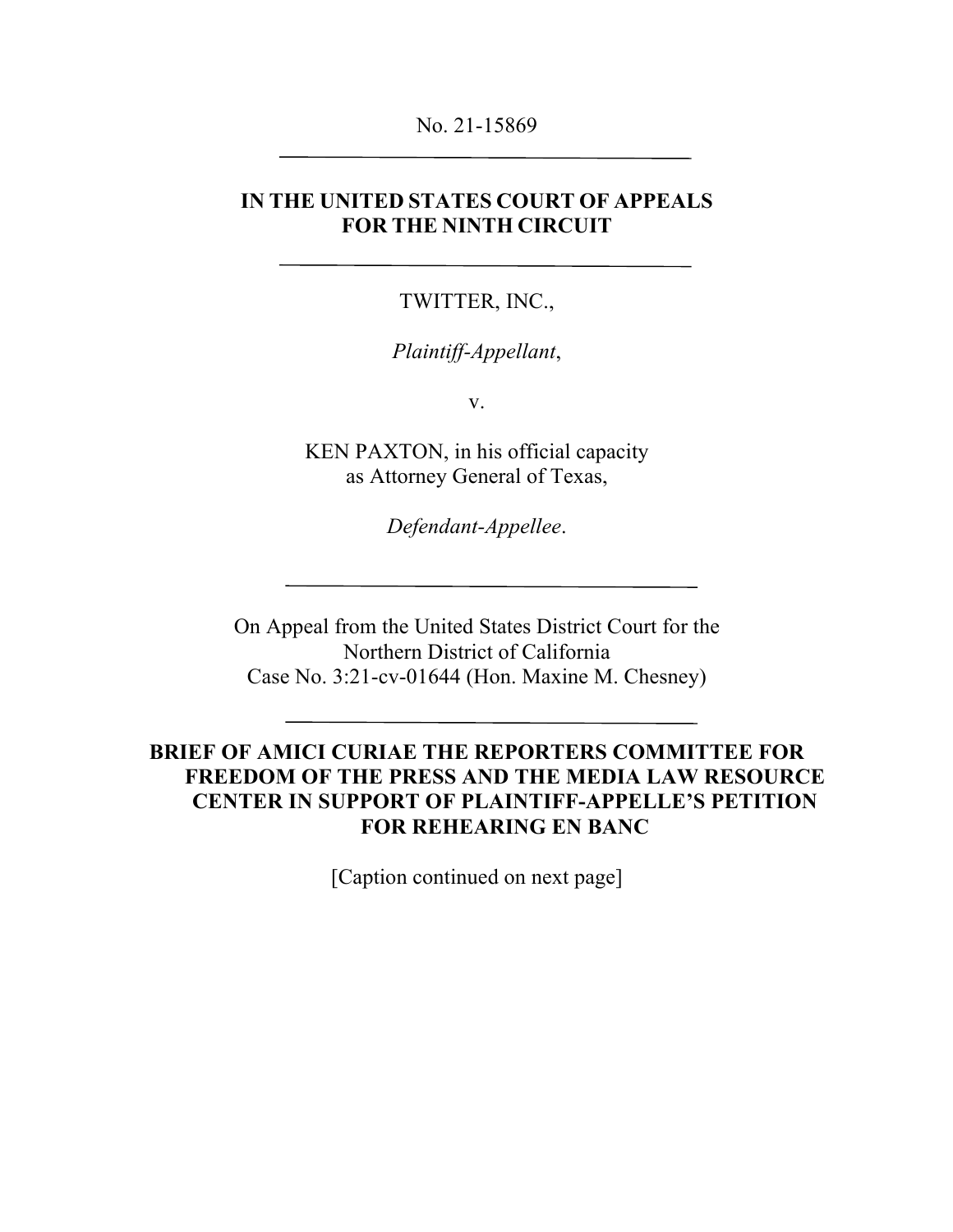Katie Townsend *Counsel of Record for Amici Curiae* Bruce D. Brown Gabe Rottman Grayson Clary Gillian Vernick REPORTERS COMMITTEE FOR FREEDOM OF THE PRESS 1156 15th St. NW, Suite 1020 Washington, D.C. 20005 Telephone: (202) 795-9300 Facsimile: (202) 795-9310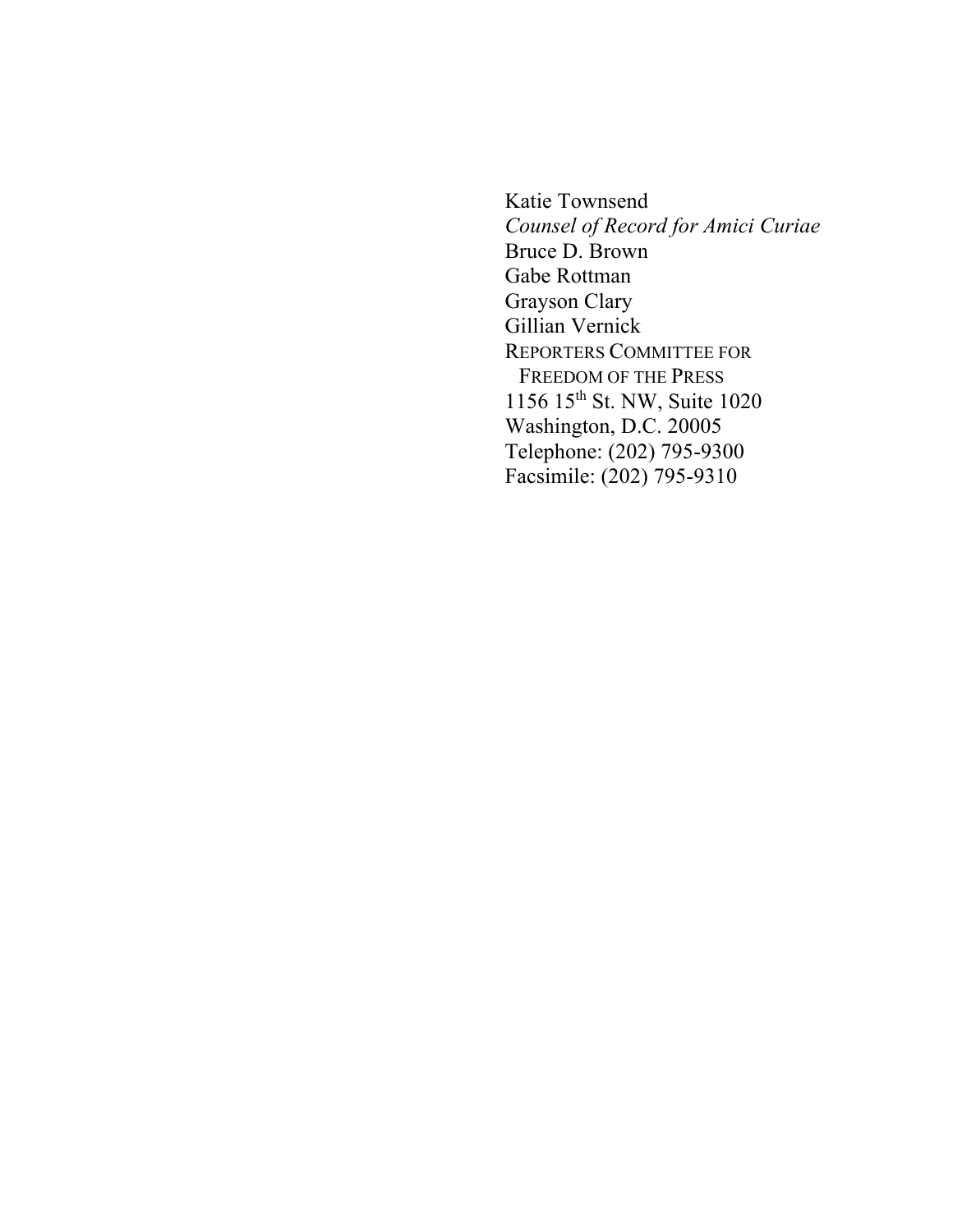### **CORPORATE DISCLOSURE STATEMENTS**

The Reporters Committee for Freedom of the Press is an unincorporated association of reporters and editors with no parent corporation and no stock.

The Media Law Resource Center has no parent corporation and issues no stock.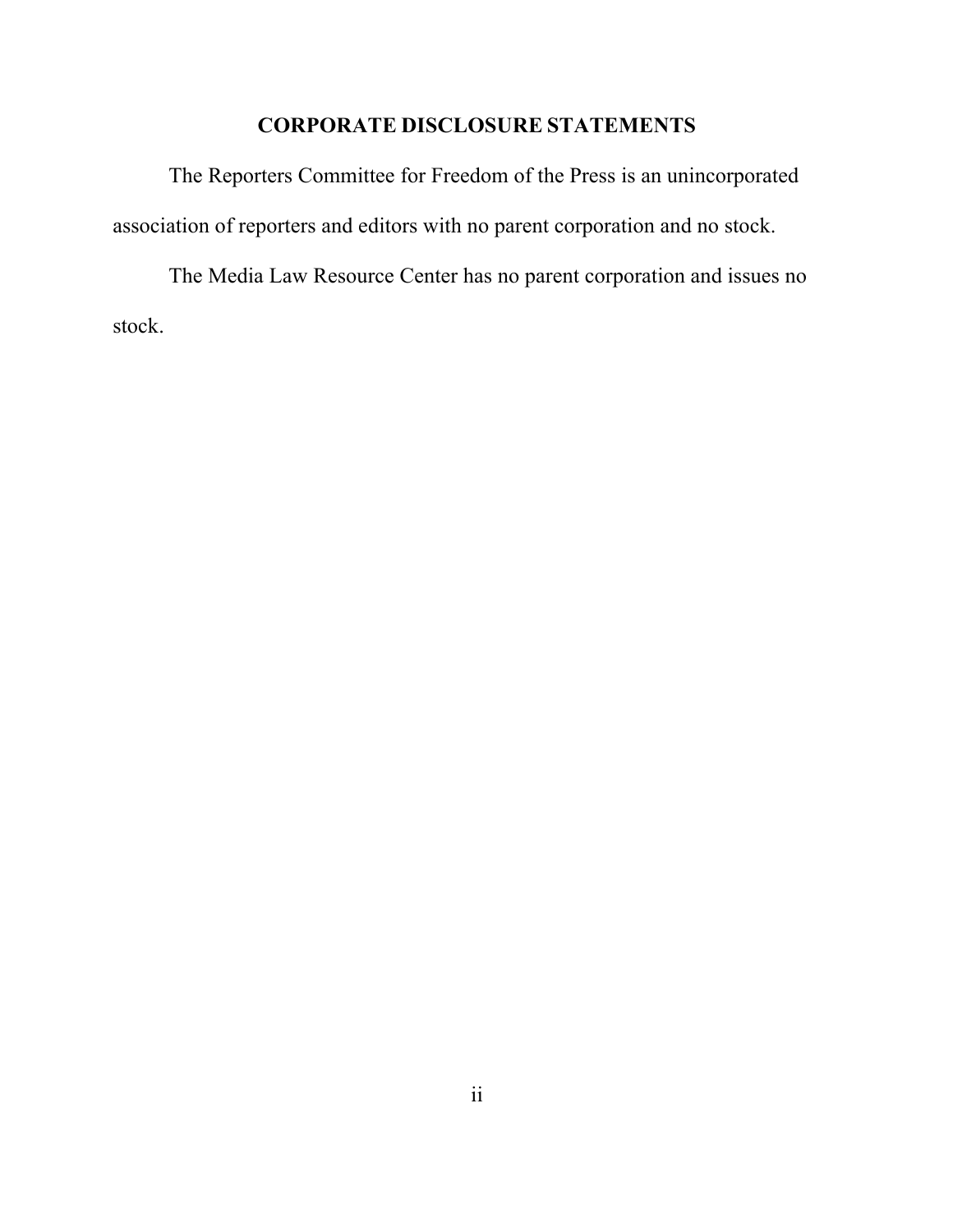# **TABLE OF CONTENTS**

| STATEMENT OF IDENTITY AND INTEREST OF AMICI CURIAE  1                                                                                     |
|-------------------------------------------------------------------------------------------------------------------------------------------|
|                                                                                                                                           |
|                                                                                                                                           |
|                                                                                                                                           |
|                                                                                                                                           |
| The panel's decision raises a question of exceptional importance for<br>Ι.<br>members of the news media and the freedom of the press 4    |
| A. The First Amendment flatly prohibits government interference                                                                           |
| B. Under the panel's holding, publishers who speak about their<br>standards would forfeit their editorial judgment to the                 |
| II. The panel's decision directly conflicts with established precedent                                                                    |
| A. A publisher's editorial standards are not commercial speech, and<br>the Constitution bars the government from attempting to enforce    |
| B. A threat to retaliate against a publisher's exercise of editorial<br>judgment is actionable as soon as the threat has been issued.  15 |
|                                                                                                                                           |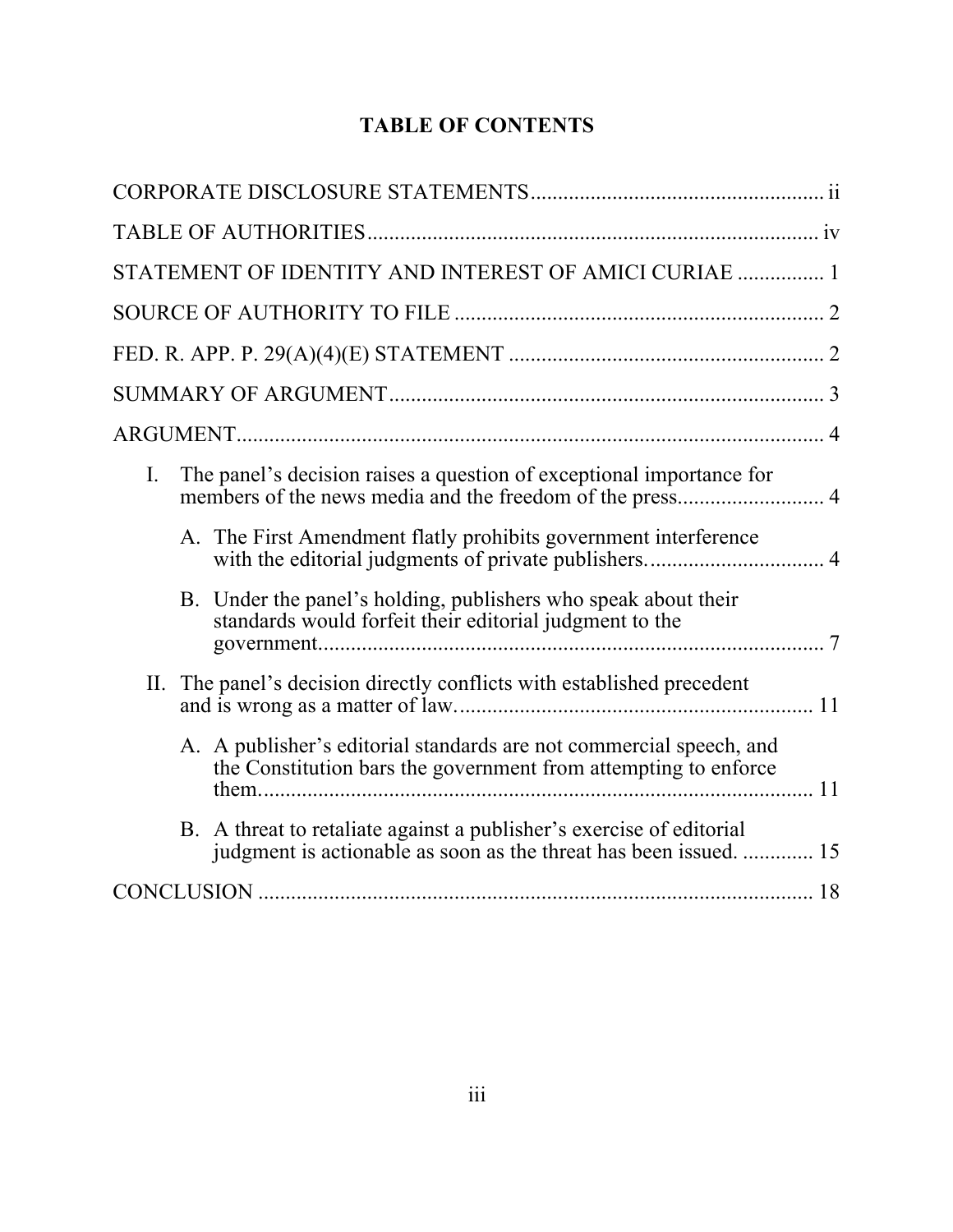# **TABLE OF AUTHORITIES**

# **Cases**

| Abbott Lab'ys v. Gardner,                                    |
|--------------------------------------------------------------|
| Am. Meat Institute v. U.S. Dep't of Agric.,                  |
| Cent. Hudson Gas & Elec. Corp. v. Pub. Serv. Comm'n of N.Y., |
| Columbia Broad. Sys., Inc. v. Democratic Nat'l Comm.,        |
| Desnick v. Am. Broad. Cos.,                                  |
| Dombrowski v. Pfister,                                       |
| e-ventures Worldwide, LLC v. Google, Inc.,                   |
| Herbert v. Lando,                                            |
| Hurley v. Irish-Am. Gay, Lesbian & Bisexual Grp. of Bos.,    |
| Jian Zhang v. Baidu.com Inc.,                                |
| La Tiejira v. Facebook, Inc.,                                |
| Langdon v. Google, Inc.,                                     |
| Miami Herald Publ'g Co. v. Tornillo,                         |
| Murphy v. Twitter, Inc.,                                     |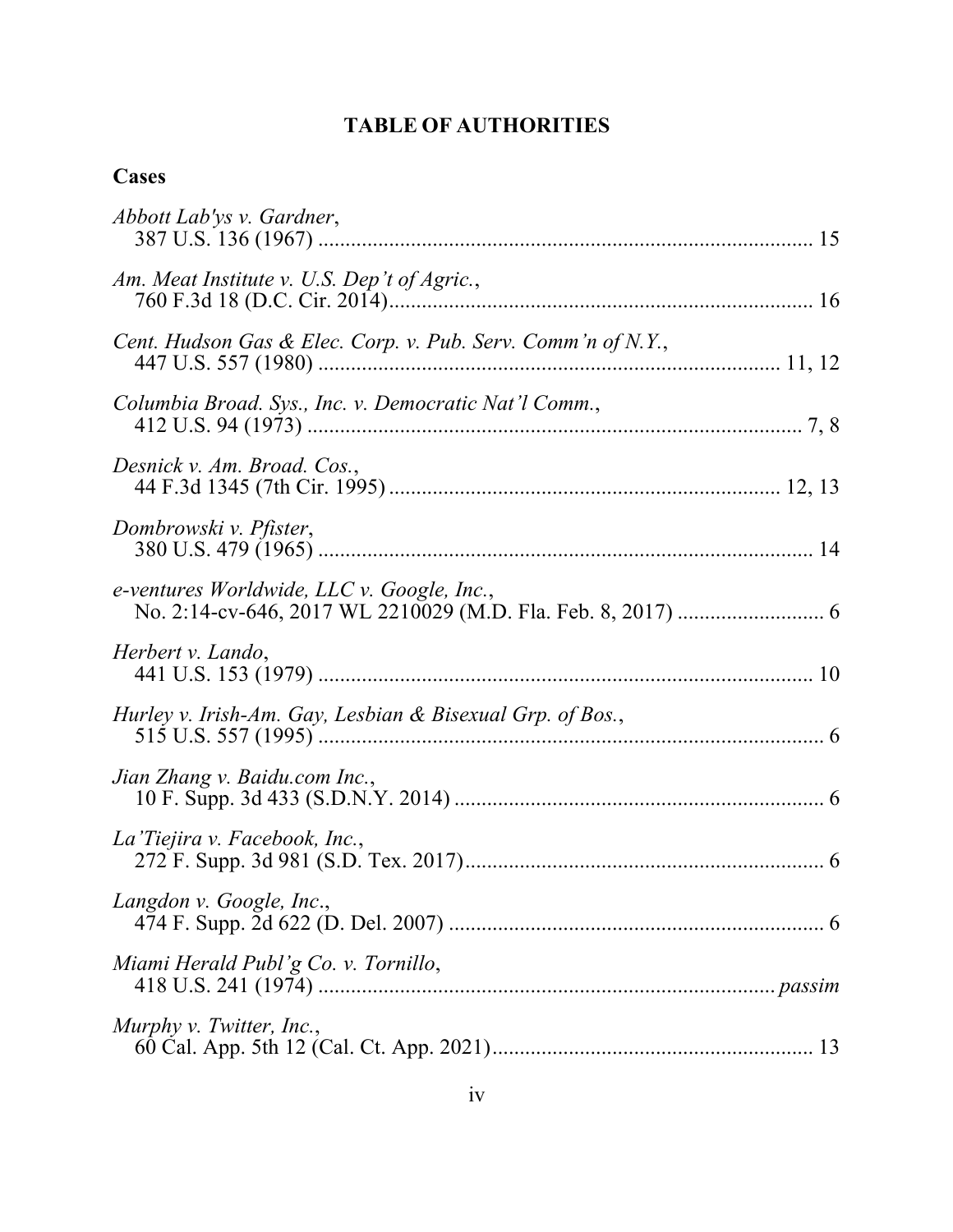| N.Y. Times Co. v. Sullivan,                                                                                |
|------------------------------------------------------------------------------------------------------------|
| Neb. Press Ass'n v. Stuart,                                                                                |
| Newspaper Guild of Greater Phila., Loc. 10 v. NLRB,                                                        |
| Pac. Gas & Elec. Co. v. Pub. Utils. Comm'n of Cal.,                                                        |
| Packingham v. North Carolina,                                                                              |
| Passaic Daily News v. NLRB,                                                                                |
| Pittsburgh Press Co. v. Pittsburgh Comm'n on Human Relations,                                              |
| Prager Univ. v. Google LLC,                                                                                |
| Reno v. Am. C.L. Union,                                                                                    |
| Search King, Inc. v. Google Tech., Inc.,<br>No. CIV-02-1457, 2003 WL 21464568 (W.D. Okla. May 27, 2003)  6 |
| Speiser v. Randall,                                                                                        |
| Susan B. Anthony List v. Driehaus,                                                                         |
| Time, Inc. v. Hill,                                                                                        |
| Turner v. U.S. Agency for Glob. Media,                                                                     |
| United States v. Alvarez,                                                                                  |
|                                                                                                            |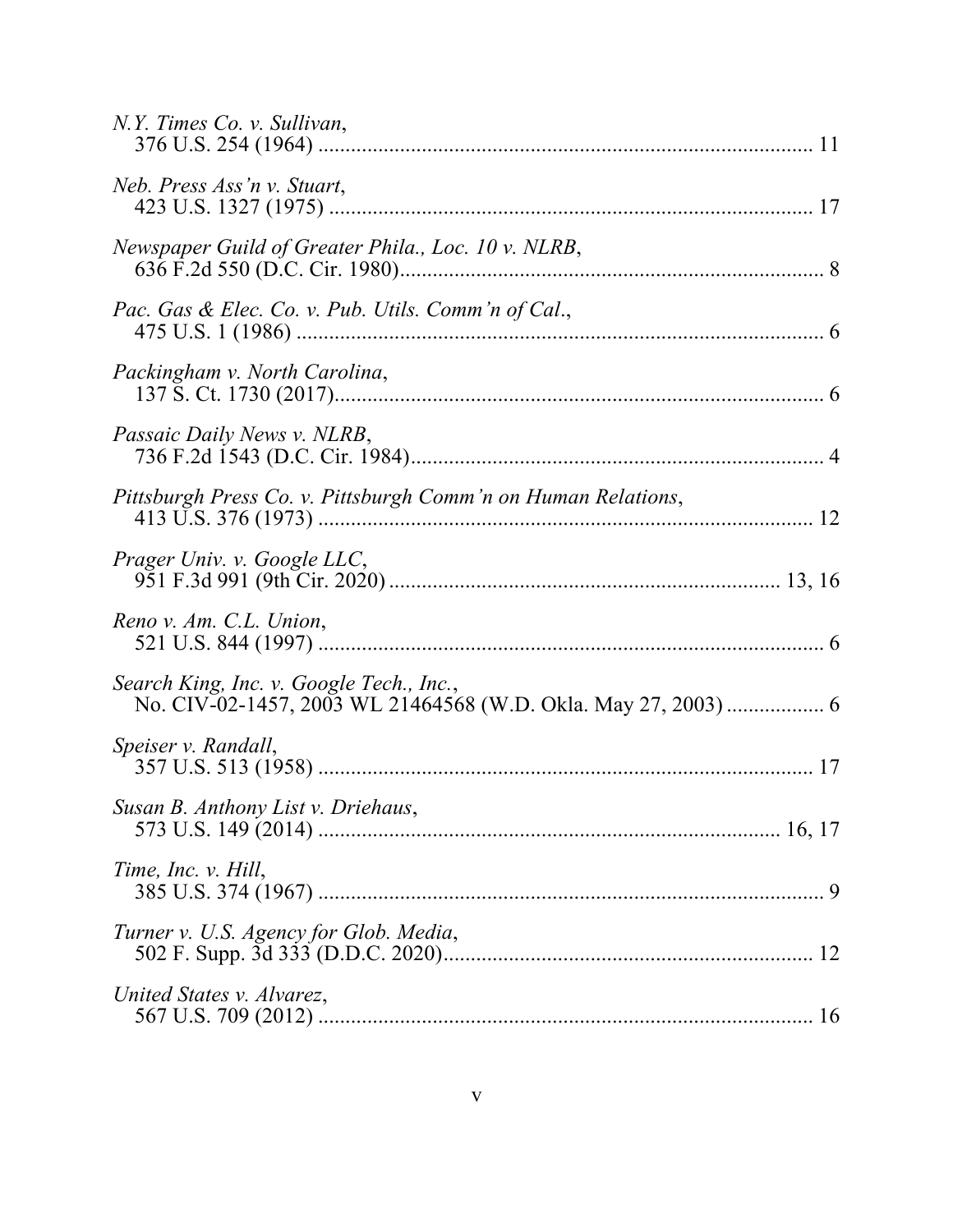| Van Nuys Publ'g Co. v. City of Thousand Oaks,                                                                                                                                                                                                                                                                           |
|-------------------------------------------------------------------------------------------------------------------------------------------------------------------------------------------------------------------------------------------------------------------------------------------------------------------------|
| Veilleux v. Nat'l Broad. Co.,                                                                                                                                                                                                                                                                                           |
| Virginia v. Am. Booksellers Ass'n,                                                                                                                                                                                                                                                                                      |
| <b>Statutes</b>                                                                                                                                                                                                                                                                                                         |
|                                                                                                                                                                                                                                                                                                                         |
| <b>Other Authorities</b>                                                                                                                                                                                                                                                                                                |
|                                                                                                                                                                                                                                                                                                                         |
| Anthony Lewis, Nixon and a Right of Reply, N.Y. Times, Mar. 24, 1974, at                                                                                                                                                                                                                                                |
| E2                                                                                                                                                                                                                                                                                                                      |
| Attorney General Ken Paxton (@KenPaxtonTX), Twitter (Jan. 9, 2021, 2:58<br>$P.M.$ ),                                                                                                                                                                                                                                    |
| Br. of Amici Curiae Reporters Comm. for Freedom of the Press, Am.<br>Booksellers for Free Expression, Am. C.L. Union, Authors Guild Inc.,<br>Ctr. for Democracy & Tech., Media Coalition Found., and Media Law<br>Res. Ctr. in Supp. of Appellees,<br>NetChoice, LLC v. Paxton, No. 21-51178 (5th Cir. Apr. 8, 2022) 10 |
| Exec. Order No. 13,925,                                                                                                                                                                                                                                                                                                 |
| Leah Nylen et al., Trump Pressures Head of Consumer Agency to Bend on<br>Social Media Crackdown, Politico (Aug. 21, 2020),                                                                                                                                                                                              |
| Lucas A. Powe, Jr., The Fourth Estate and the Constitution (1992)  4                                                                                                                                                                                                                                                    |
| New York Times Opinion Guest Essays, N.Y. Times,                                                                                                                                                                                                                                                                        |
| Office of Att'y Gen., Consumer Prot. Div., Civil Investigative Demand (Jan.<br>$13, 2021$ ,                                                                                                                                                                                                                             |
|                                                                                                                                                                                                                                                                                                                         |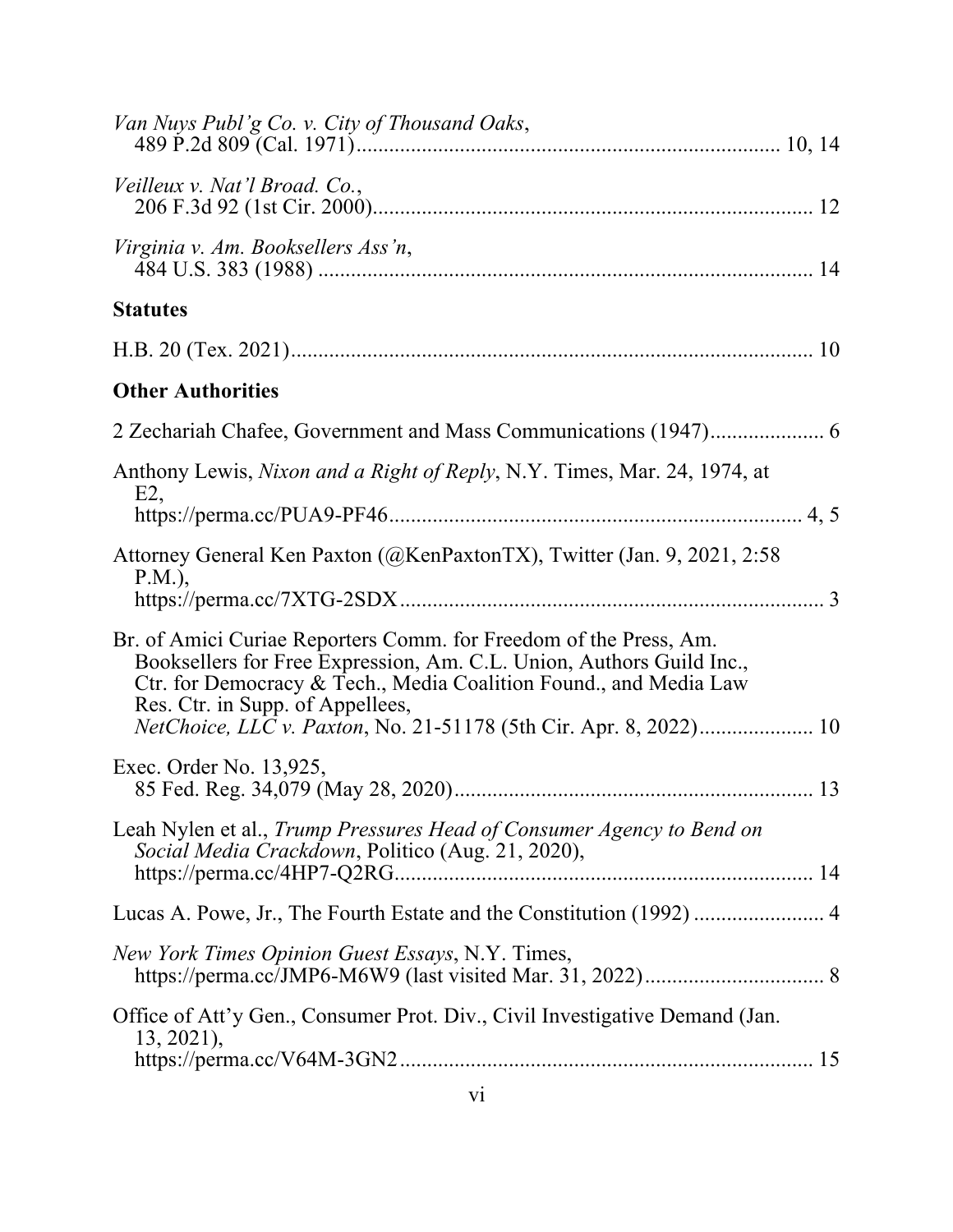| Op-Ed, Explained, L.A. Times (Oct. 20, 2021),                                                                                                                                                                |  |
|--------------------------------------------------------------------------------------------------------------------------------------------------------------------------------------------------------------|--|
| Order,<br>NetChoice, LLC v. Paxton, No. 1:21-cv-840-RP (W.D. Tex. Dec. 1, 2021)  10                                                                                                                          |  |
| Our Approach to Newsworthy Content, Meta (Jan. 19, 2022),                                                                                                                                                    |  |
| Our Approach to Policy Development and Enforcement Philosophy, Twitter,                                                                                                                                      |  |
| <i>Policies and Standards</i> , Wash. Post,                                                                                                                                                                  |  |
| Press Release, Ken Paxton, Att'y Gen. of Tex., AG Paxton Issues Civil<br>Investigative Demands to Five Leading Tech Companies Regarding<br>Discriminatory and Biased Policies and Practices (Jan. 13, 2021), |  |
| Sarah Scire, The End of "Click to Subscribe, Call to Cancel"? One of the<br>News Industry's Favorite Retention Tactics Is Illegal, FTC Says, Nieman<br>Lab (Nov. 15, 2021),                                  |  |
| <i>Standards and Ethics, N.Y. Times,</i>                                                                                                                                                                     |  |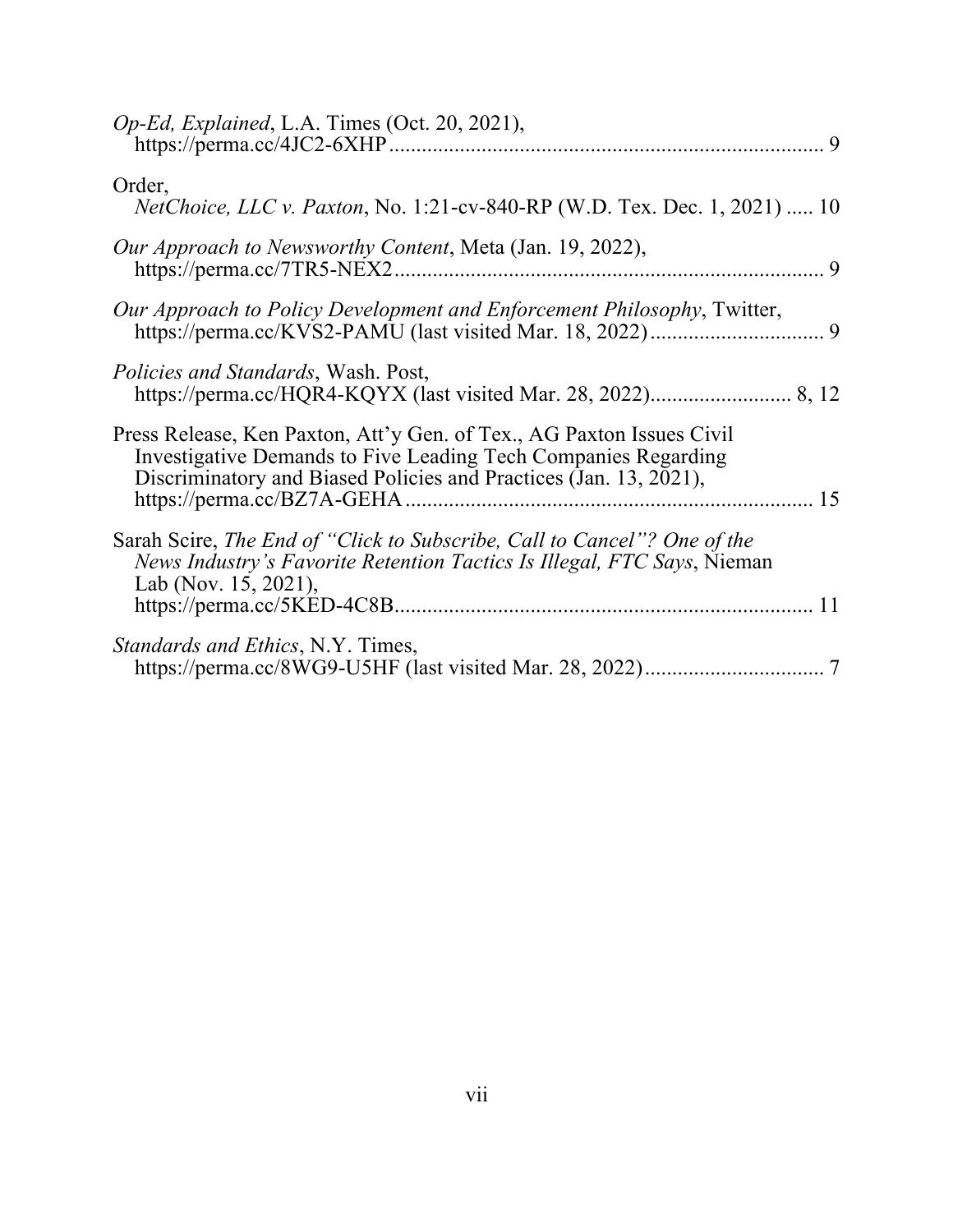### **STATEMENT OF IDENTITY AND INTEREST OF AMICI CURIAE**

Amici curiae are the Reporters Committee for Freedom of the Press (the "Reporters Committee") and the Media Law Resource Center ("MLRC") (collectively, "amici"). As organizations that defend the First Amendment rights of journalists and news organizations, amici respectfully submit this brief in support of Plaintiff-Appellee to highlight the threat posed to foundational press freedoms by the civil investigatory demand that Plaintiffs-Appellees challenge in this case.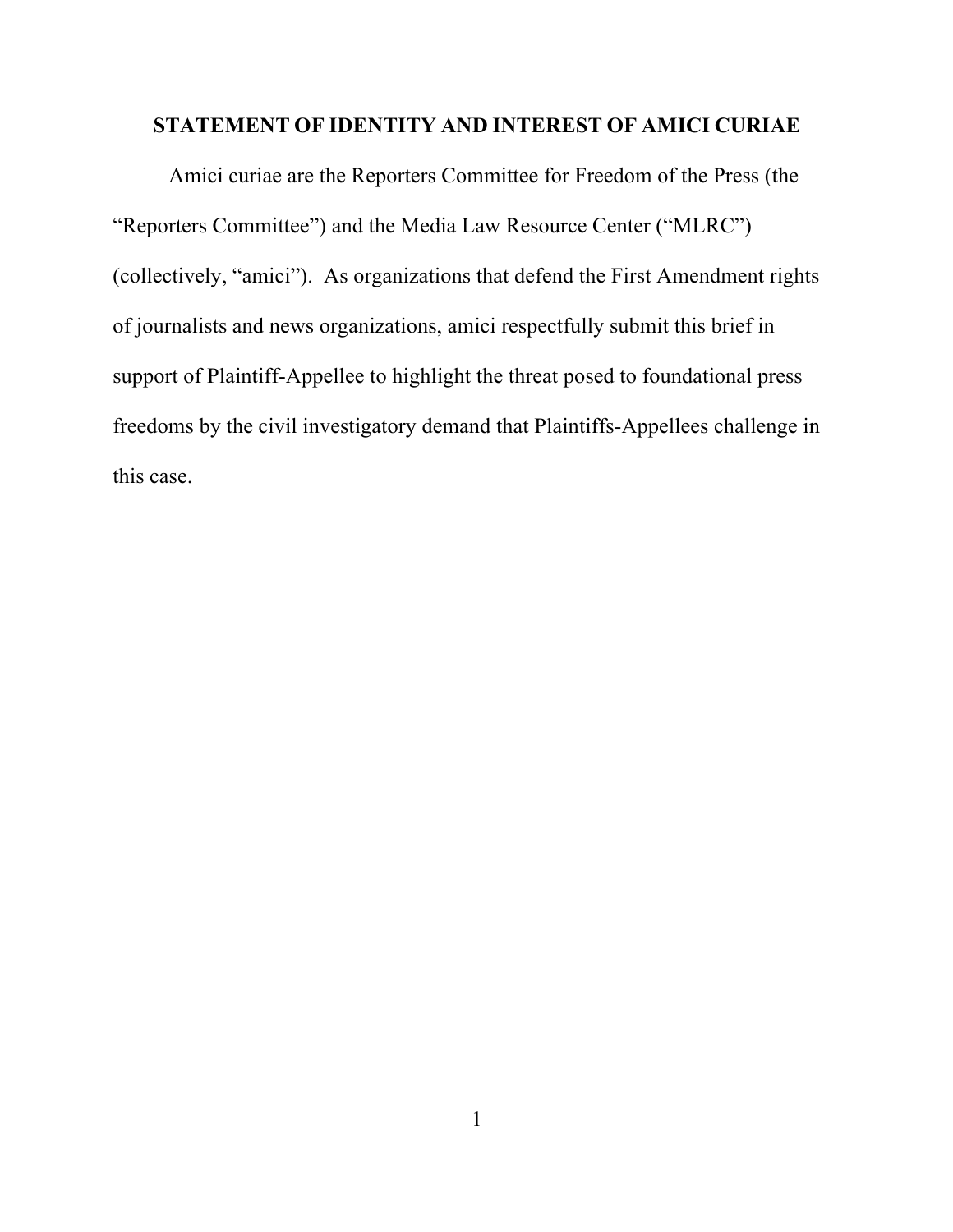### **SOURCE OF AUTHORITY TO FILE**

Counsel for Plaintiff-Appellee and Defendant-Appellant have consented to the filing of this brief. *See* Cir. R. 29-2 (a).

# **FED. R. APP. P. 29(A)(4)(E) STATEMENT**

Amici declare that:

- 1. no party's counsel authored the brief in whole or in part;
- 2. no party or party's counsel contributed money intended to fund preparing or submitting the brief; and
- 3. no person, other than amici, their members or their counsel, contributed money intended to fund preparing or submitting the brief.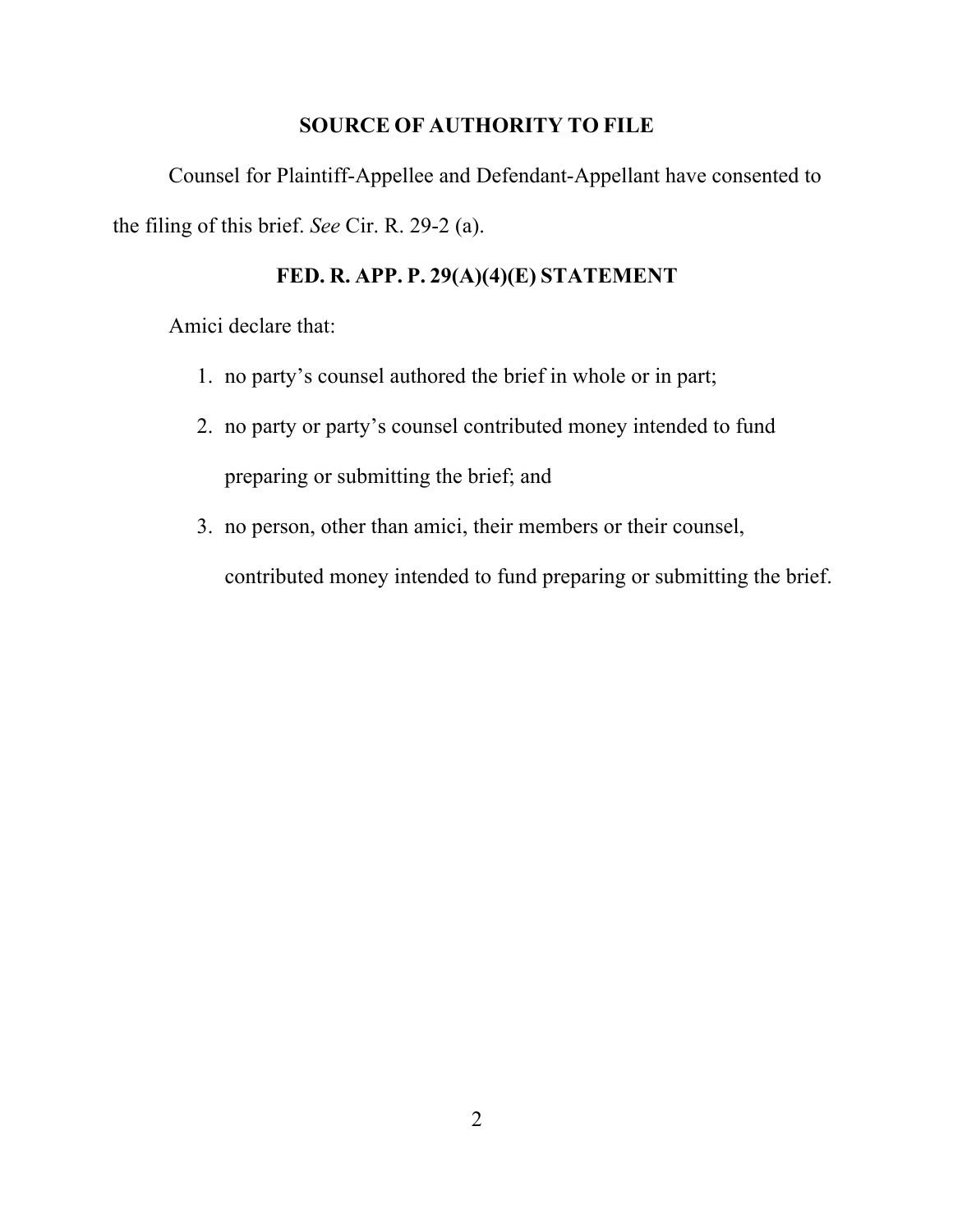#### **SUMMARY OF ARGUMENT**

The First Amendment "erects a virtually insurmountable barrier" around a publisher's exercise of editorial judgment. *Miami Herald Publ'g Co. v. Tornillo*, 418 U.S. 241, 259 (1974) (White, J., concurring). That wall separating state from newsroom is of fundamental importance to a free press. Attorney General Paxton would open a crack in it, to get at the editorial practices of social media firms that he dislikes because of the viewpoints he believes they reflect. *See* Attorney General Ken Paxton (@KenPaxtonTX), Twitter (Jan. 9, 2021, 2:58 P.M.), https://perma.cc/7XTG-2SDX (characterizing Twitter as "the left's Chinese-style thought police," hostile to "conservative" voices). Remarkably, a panel of this Court authorized that effort on the theory that when publishers like Twitter describe their editorial standards, those statements may then permit government scrutiny of how a publisher exercises its editorial judgment under consumer protection laws. Such a rule, if allowed to stand, would force publishers to forfeit their editorial discretion merely by describing the standards that guide it, which in turn would chill their editorial autonomy.

That is not the law. The panel's decision conflicts with the precedents of the Supreme Court and of this Circuit; it raises, too, a First Amendment question of

3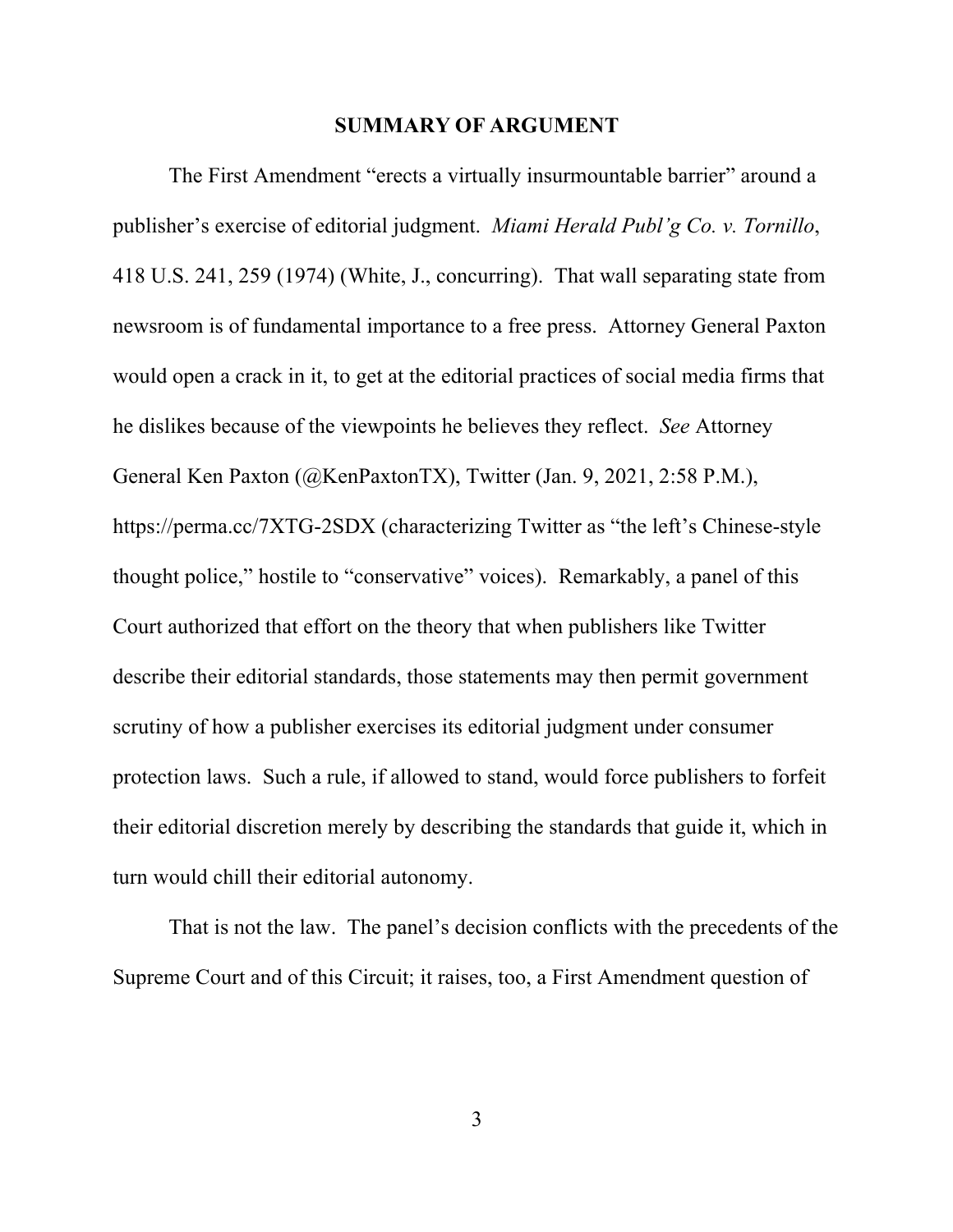exceptional importance for members of the news media. Amici respectfully urge this Court to grant the petition for rehearing en banc.

#### **ARGUMENT**

#### **I. The panel's decision raises a question of exceptional importance for members of the news media and the freedom of the press.**

A. The First Amendment flatly prohibits government interference with the editorial judgments of private publishers.

Private curation of lawful content online—especially content related to public affairs and government officials—is an inextricable feature of modern public discourse. In 1974, the Supreme Court unanimously affirmed that the First Amendment forbids governmental interference in that kind of editorial decisionmaking, holding unconstitutional Florida's "right of reply" statute, which "grant[ed] a political candidate a right to equal space to reply to criticism and attacks on his record by a newspaper." *Tornillo*, 418 U.S. at 243. In *Tornillo*, the Court found that any such intrusion "[c]ompelling editors or publishers to publish that which reason tells them should not be published" would violate the First Amendment, regardless of motive. *Id*. at 256 (internal quotation marks omitted). This right to editorial integrity has often been called "absolute." *Passaic Daily News v. NLRB*, 736 F.2d 1543, 1557 (D.C. Cir. 1984); Lucas A. Powe, Jr., The Fourth Estate and the Constitution 277 (1992) ("Because editorial autonomy is indivisible, it must be absolute.").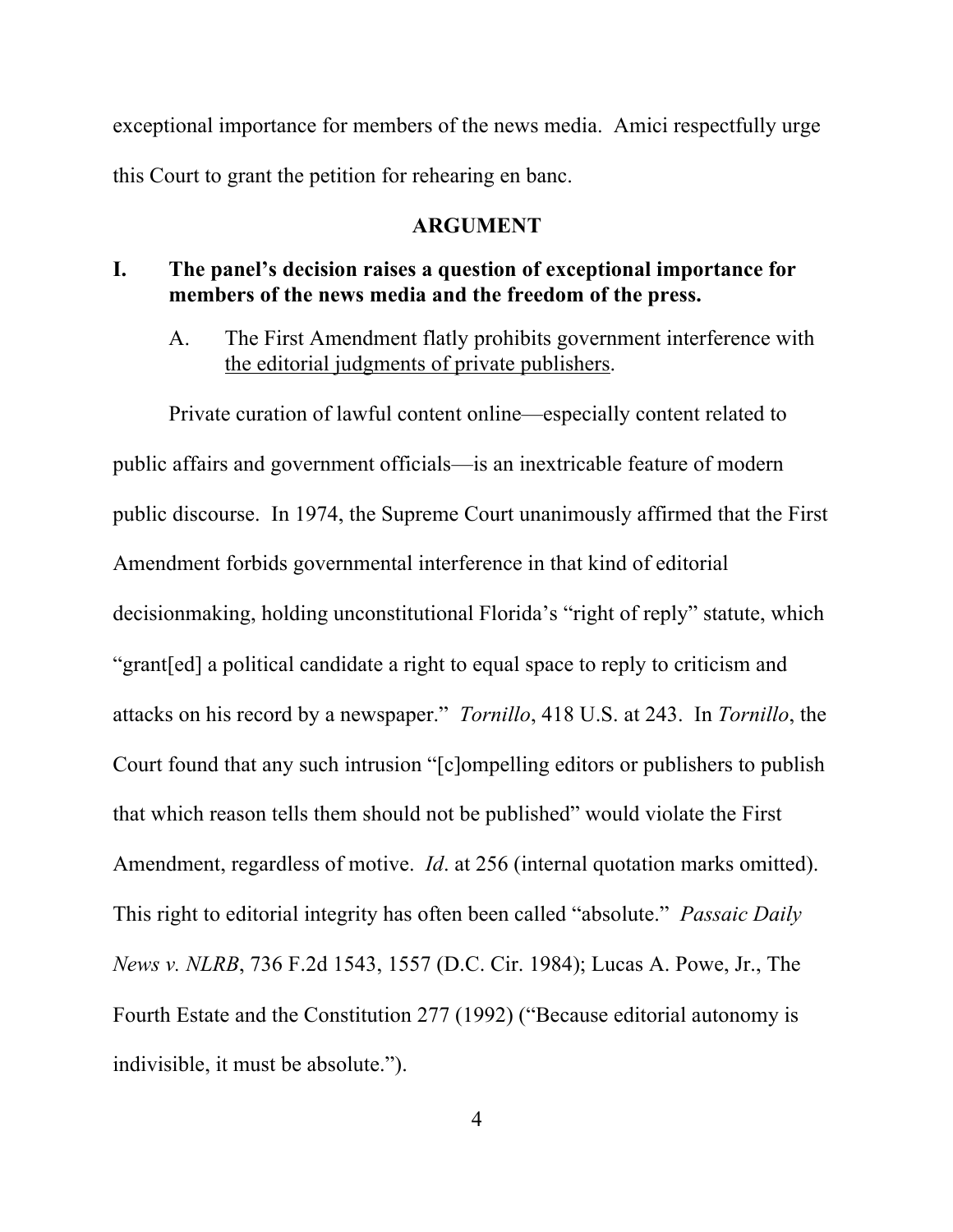Notably, the Court decided *Tornillo* at the height of the constitutional fallout from the Watergate scandal. President Richard Nixon was stung at the time by what he felt was unfair news coverage, and he urged the Department of Justice to explore the need for a federal "right to reply" statute to counter it. *See* Anthony Lewis, *Nixon and a Right of Reply*, N.Y. Times, Mar. 24, 1974, at E2,

https://perma.cc/PUA9-PF46 ("Overhanging the debate is the reality of Watergate, where a vigorous press broke through repeated official White House denials of wrongdoing."). The Texas Attorney General's use of a consumer protection statute to investigate Twitter's editorial choices arises against a similar backdrop of claims by politicians that social media companies are silencing certain viewpoints, prompting a flood of legislative proposals to counter perceived "bias" in content moderation practices.

But whatever validity those concerns do or do not have, *Tornillo* makes clear that editorial fairness—however desirable—"cannot be legislated." 418 U.S. at 256. Instead, the First Amendment requires that society "take the risk that occasionally debate on vital matters will not be comprehensive and that all viewpoints may not be expressed" to avoid the graver risk of government censorship. *Id.* at 260 (White, J., concurring). A contrary approach, Chief Justice Burger stated in his opinion for the majority, would "bring[] about a confrontation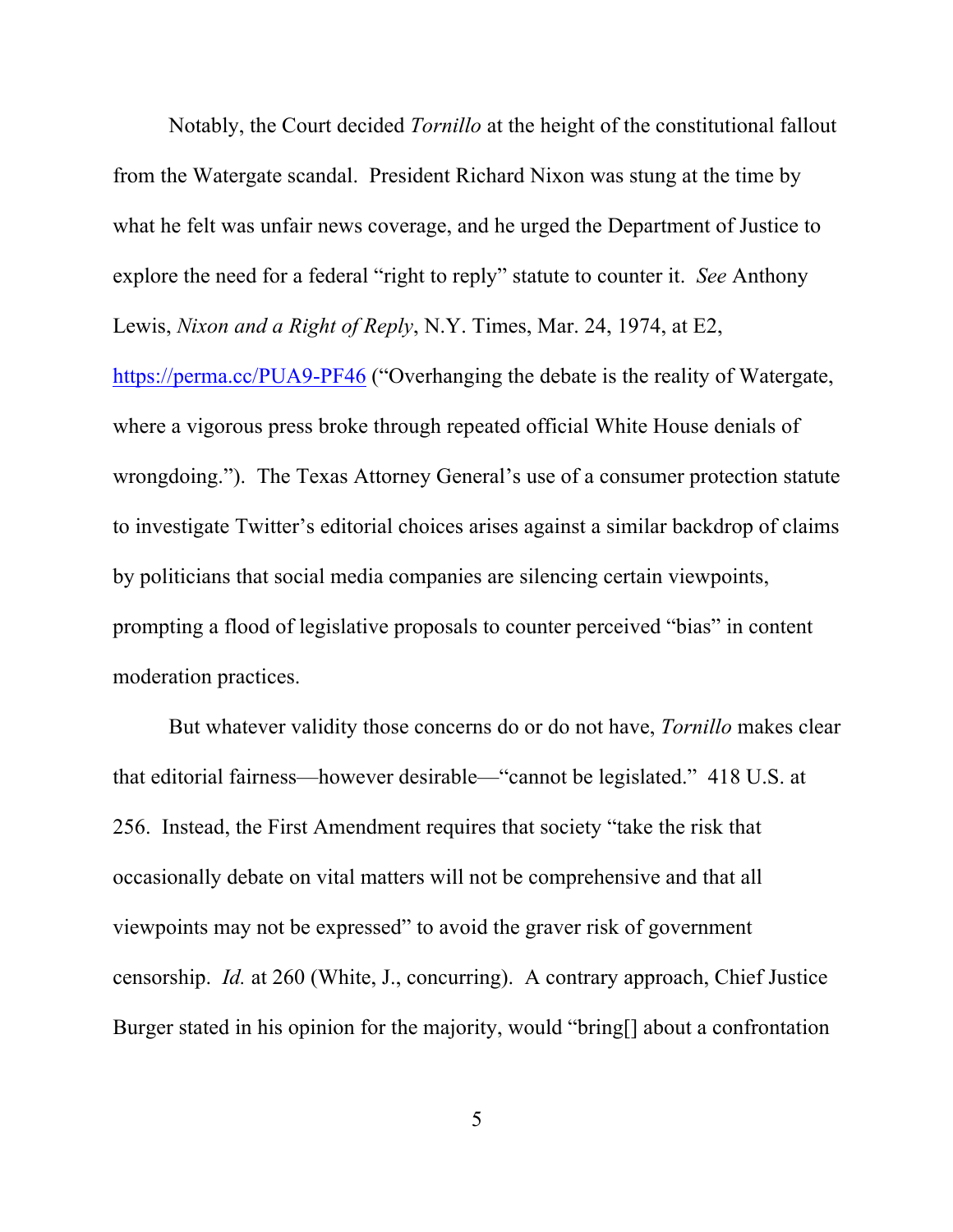with the express provisions of the First Amendment and the judicial gloss on that Amendment developed over the years." *Id*. at 254. Justice Burger described two key results of government intrusion in editorial matters. First, public discourse "would be blunted or reduced" as editors erred on "the safe course . . . to avoid controversy." *Id*. at 257. Second, government-enforced editorial fairness would directly violate "the unexceptionable, but nonetheless timeless" principle "[w]oven into the fabric of the First Amendment" that "liberty of the press is in peril as soon as the government tries to compel what is to go into a newspaper." *Id*. at 261 (quoting 2 Zechariah Chafee, Government and Mass Communications 633 (1947)).

While *Tornillo* dealt with a traditional print newspaper, the Supreme Court has since extended full First Amendment protection to the internet as a communications medium. *Reno v. Am. C.L. Union*, 521 U.S. 844, 870 (1997); *cf. Packingham v. North Carolina*, 137 S. Ct. 1730, 1735–36 (2017) (noting that "social media users employ these websites to engage in a wide array of protected First Amendment activity"). And courts have recognized that *Tornillo* extends "well beyond the newspaper context," applying its holding to, for instance, a search engine curating results, *Jian Zhang v. Baidu.com Inc.*, 10 F. Supp. 3d 433,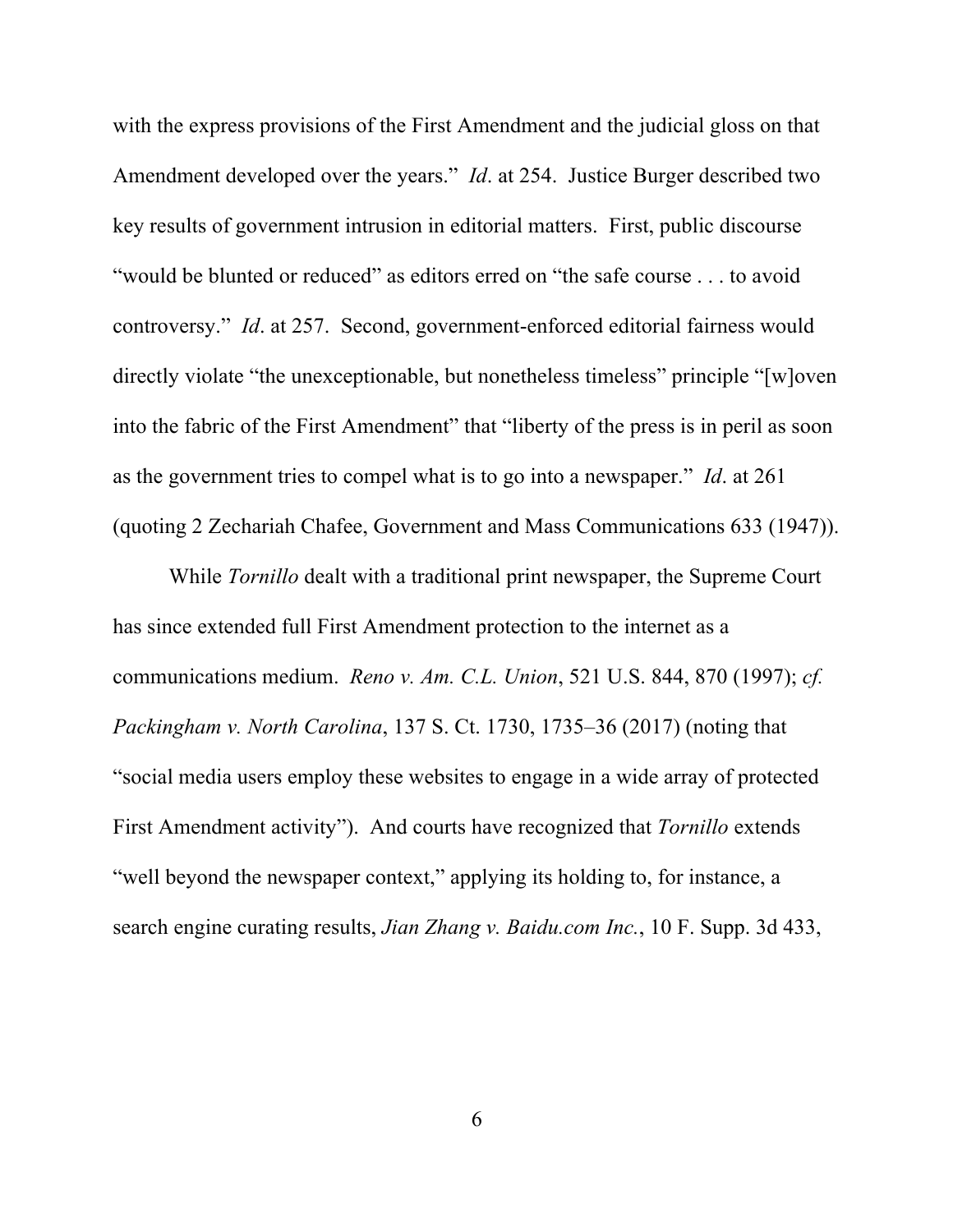437 (S.D.N.Y. 2014), <sup>1</sup> the organizers of a parade, *Hurley v. Irish-Am. Gay, Lesbian & Bisexual Grp. of Bos.*, 515 U.S. 557 (1995), or a private utility company filling billing envelopes, *Pac. Gas & Elec. Co. v. Pub. Utils. Comm'n of Cal*., 475 U.S. 1, 11 (1986). But the decision's fundamental logic, that the government may not substitute its own editorial viewpoint for a private party's, remains of central importance to news publishers and the freedom of the press. To weaken that principle anywhere will—eventually and inevitably—impair its traditional sweep as well. *See Columbia Broad. Sys., Inc. v. Democratic Nat'l Comm.*, 412 U.S. 94, 144–45 (1973) (Stewart, J., concurring) (noting the danger posed by arguments for "greater Government control of press freedom" in new media that "would require no great ingenuity" to extend to newspapers).

B. Under the panel's holding, publishers who speak about their standards would forfeit their editorial judgment to the government.

The panel found that *Tornillo*'s protections are not at stake here because the OAG's investigation seeks to enforce "Twitter['s] [own] statements about balance" rather than "government regulations or statutes which themselves require[]

<sup>1</sup> *See also, e.g.*, *La'Tiejira v. Facebook, Inc.*, 272 F. Supp. 3d 981, 991 (S.D. Tex. 2017) (Facebook's content moderation choices); *Langdon v. Google, Inc*., 474 F. Supp. 2d 622, 629–30 (D. Del. 2007) (Google's search rankings); *e-ventures Worldwide, LLC v. Google, Inc.*, No. 2:14-cv-646, 2017 WL 2210029, at \*4 (M.D. Fla. Feb. 8, 2017) (same); *Search King, Inc. v. Google Tech., Inc.*, No. CIV-02- 1457, 2003 WL 21464568, at \*2–4 (W.D. Okla. May 27, 2003) (same).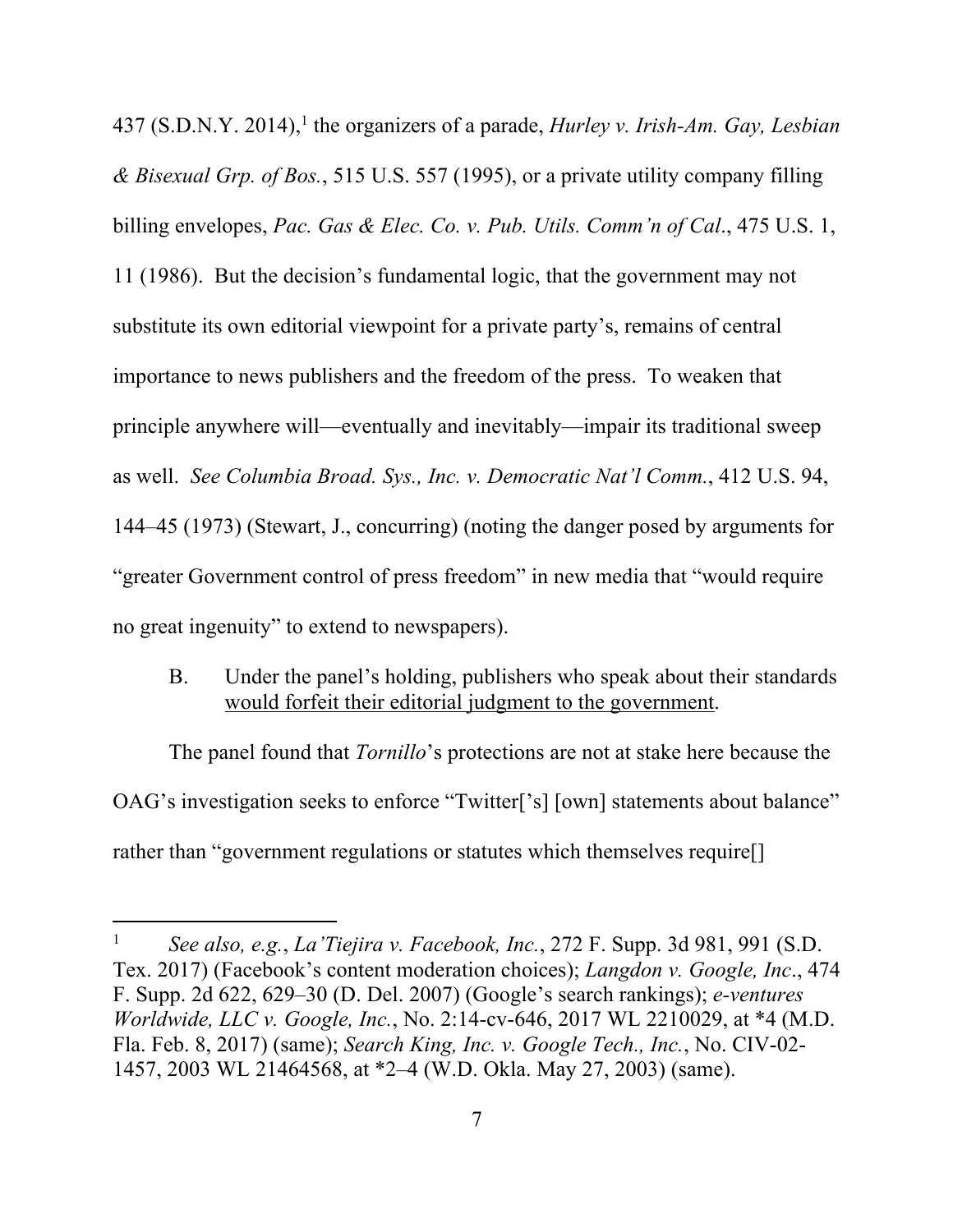balance." *Twitter, Inc. v. Paxton*, No. 21-15869, slip op. at 13 (9th Cir. Mar. 2, 2022). That logic would give the government a trivial end-run around the constitutional protections guaranteed under *Tornillo* for publishers of all kinds.

Traditional publishers like *The New York Times* and *The Washington Post* routinely make representations about their editorial standards, outlining everything from ethics to fairness and taste in their publication decisions. *See, e.g.*, *Standards and Ethics*, N.Y. Times, https://perma.cc/8WG9-U5HF (last visited Mar. 28, 2022); *Policies and Standards*, Wash. Post, https://perma.cc/HQR4-KQYX (last visited Mar. 28, 2022). And a publisher's freedom to articulate its views on those questions "lies at the core of publishing control," a reflection of a news organization's "untrammeled authority to set standards of workmanship that determine its intrinsic excellence and its quality and public character." *Newspaper Guild of Greater Phila., Loc. 10 v. NLRB*, 636 F.2d 550, 560–62, 567 (D.C. Cir. 1980) (MacKinnon, J., concurring). Or as Chief Justice Burger put it, a private publisher's power "to advance its own political, social, and economic views" is bound only by "financial success; and . . . the journalistic integrity of its editors and publishers." *Columbia Broad. Sys.*, 412 U.S. at 117 (plurality opinion).

The panel dismissed concerns that anyone would investigate the truth of *The New York Times*' commitment to publishing "all the news that's fit to print,"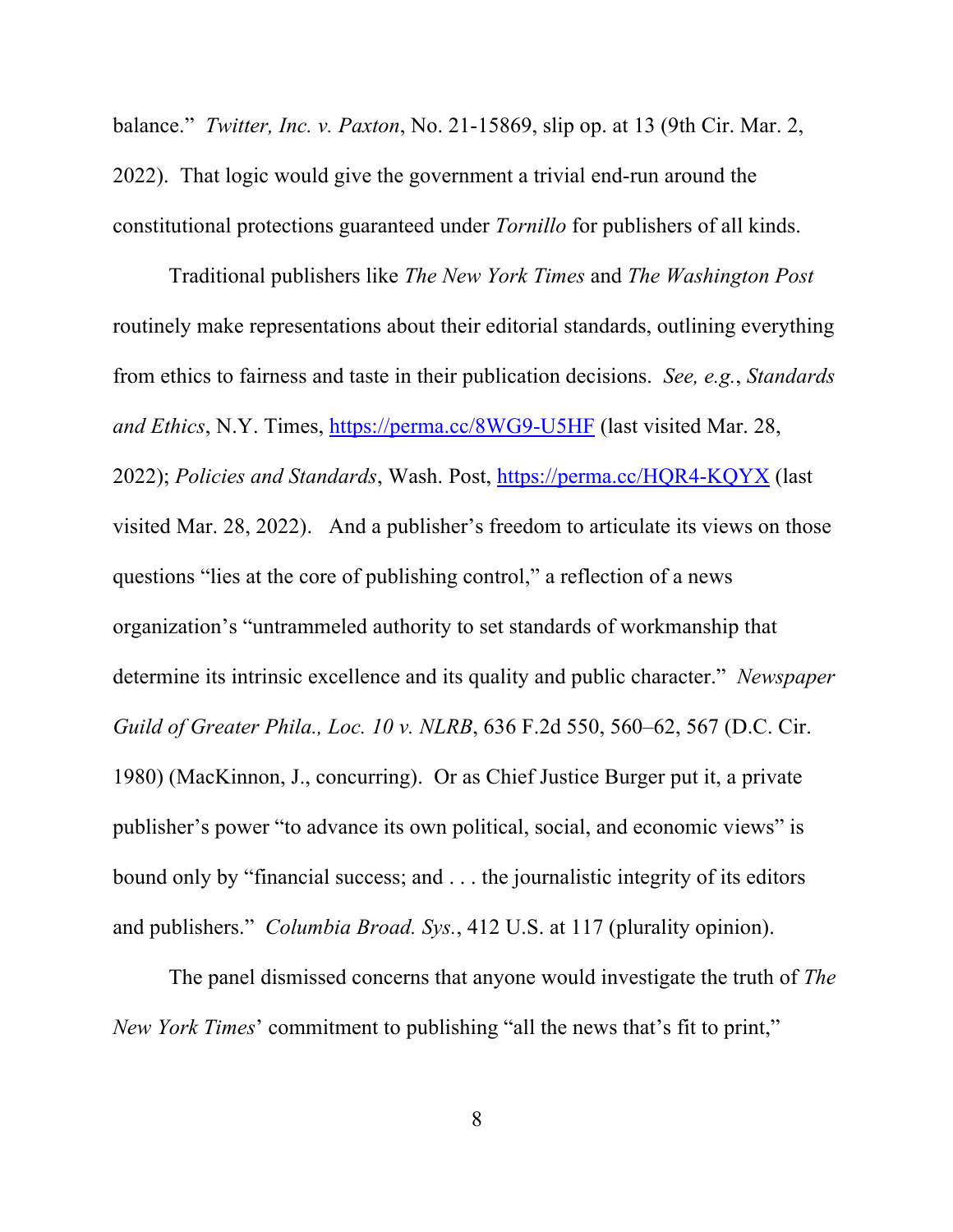reasoning that "[n]o one believes that *The New York Times* literally prints 'all the news that's fit to print.'" *Twitter*, slip op. at 14. But the paper's standards offer much more detail than that one slogan does. For instance, the *Times*' editorial guidelines articulate a commitment to inviting "all shades of opinion" and providing readers with "a robust range of ideas on newsworthy events" in "rich discussion and debate." *See New York Times Opinion Guest Essays*, N.Y. Times, https://perma.cc/JMP6-M6W9 (last visited Mar. 31, 2022). Other newspapers have likewise committed to providing space for a wide variety of voices. *See, e.g.*, *Op-Ed, Explained*, L.A. Times (Oct. 20, 2021), https://perma.cc/4JC2-6XHP (offering "commentary from all kinds of writers with as broad a range of views as possible"). And because the panel did not identify *which* of Twitter's "statements about balance" were potentially misleading, its logic has no limiting principle that would prevent a state attorney general from investigating *The Times*, *The Post*, or any other newspaper, too, under similarly flimsy and pretextual grounds, all backed up by the immense public resources such prosecutors control.

On top of the risk that elected officials will wield government power to retaliate against news coverage or communications platforms they perceive as unfavorable, the panel's rule will predictably discourage publishers from articulating their standards. As is, because editorial guidelines communicate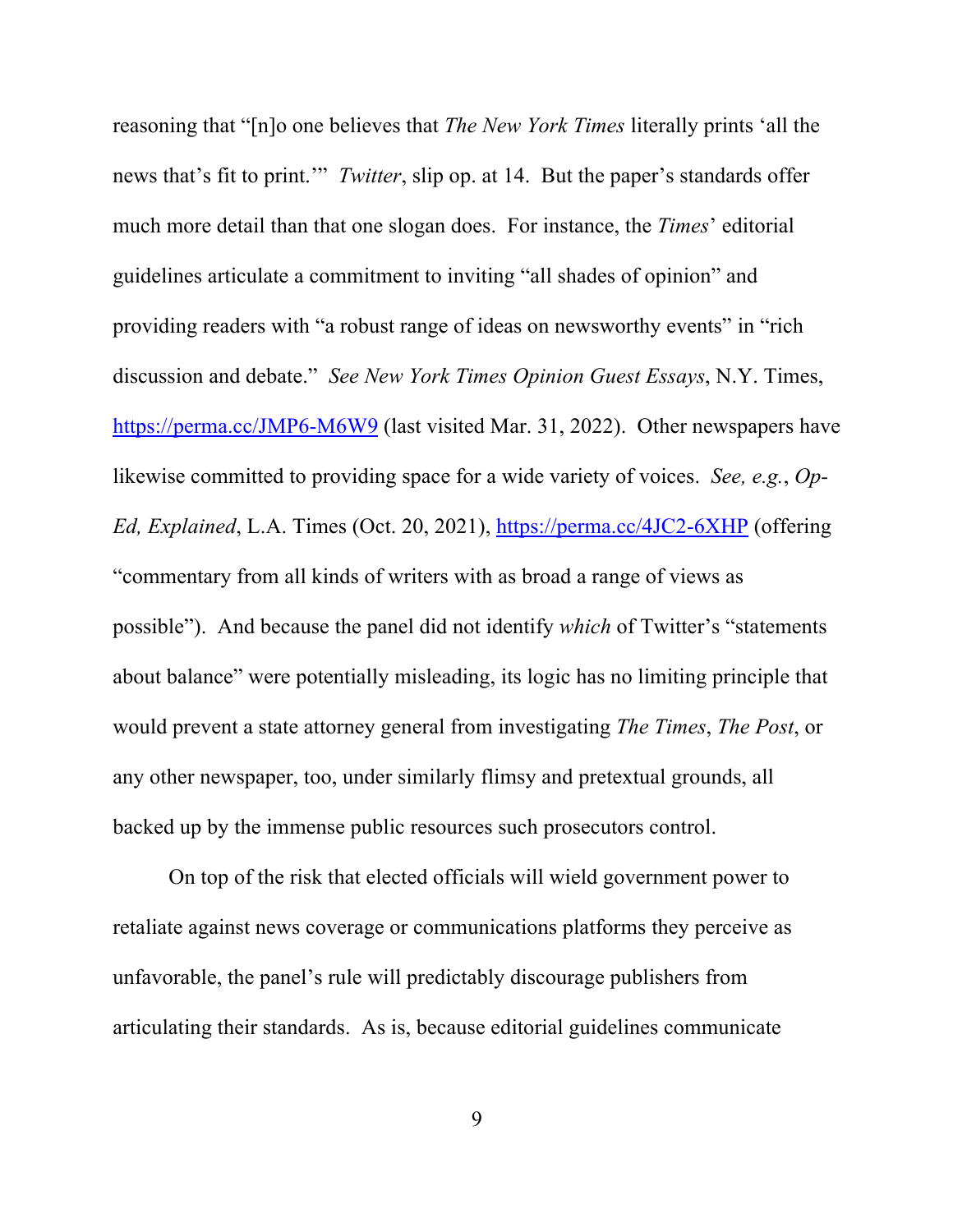important constitutional values, many publishers—including internet platforms voluntarily make them public. *See, e.g.*, *Our Approach to Policy Development and Enforcement Philosophy*, Twitter, *https://perma.cc/KVS2-PAMU* (last visited Mar. 18, 2022); *Our Approach to Newsworthy Content*, Meta (Jan. 19, 2022),

https://perma.cc/7TR5-NEX2. This voluntary editorial transparency builds credibility and promotes trust among readers and society at large, enabling the free press that ultimately supports "the maintenance of our political system and an open society." *Time, Inc. v. Hill*, 385 U.S. 374, 389 (1967). Indeed, Texas itself recognizes the value of those disclosures inasmuch as it has attempted to coerce them.2 *See* H.B. 20, § 120.051(b) (Tex. 2021); Order, *NetChoice, LLC v. Paxton*, No. 1:21-cv-840-RP (W.D. Tex. Dec. 1, 2021). But under the panel's approach, editors face a stiff penalty for this kind of speech: the loss of protection for their editorial choices. That rule would force editors to either forgo articulating their editorial standards openly or face a crushing litigation burden every time a reader disagrees with their application of them—a risk that "[o]nly the stout-hearted will

<sup>&</sup>lt;sup>2</sup> Of course, that editorial transparency is valuable does not necessarily mean the government can mandate it. *See Herbert v. Lando*, 441 U.S. 153, 174 (1979); Br. of Amici Curiae Reporters Comm. for Freedom of the Press, Am. Booksellers for Free Expression, Am. C.L. Union, Authors Guild Inc., Ctr. for Democracy & Tech., Media Coalition Found., and Media Law Res. Ctr. in Supp. of Appellees, *NetChoice, LLC v. Paxton*, No. 21-51178 (5th Cir. Apr. 8, 2022).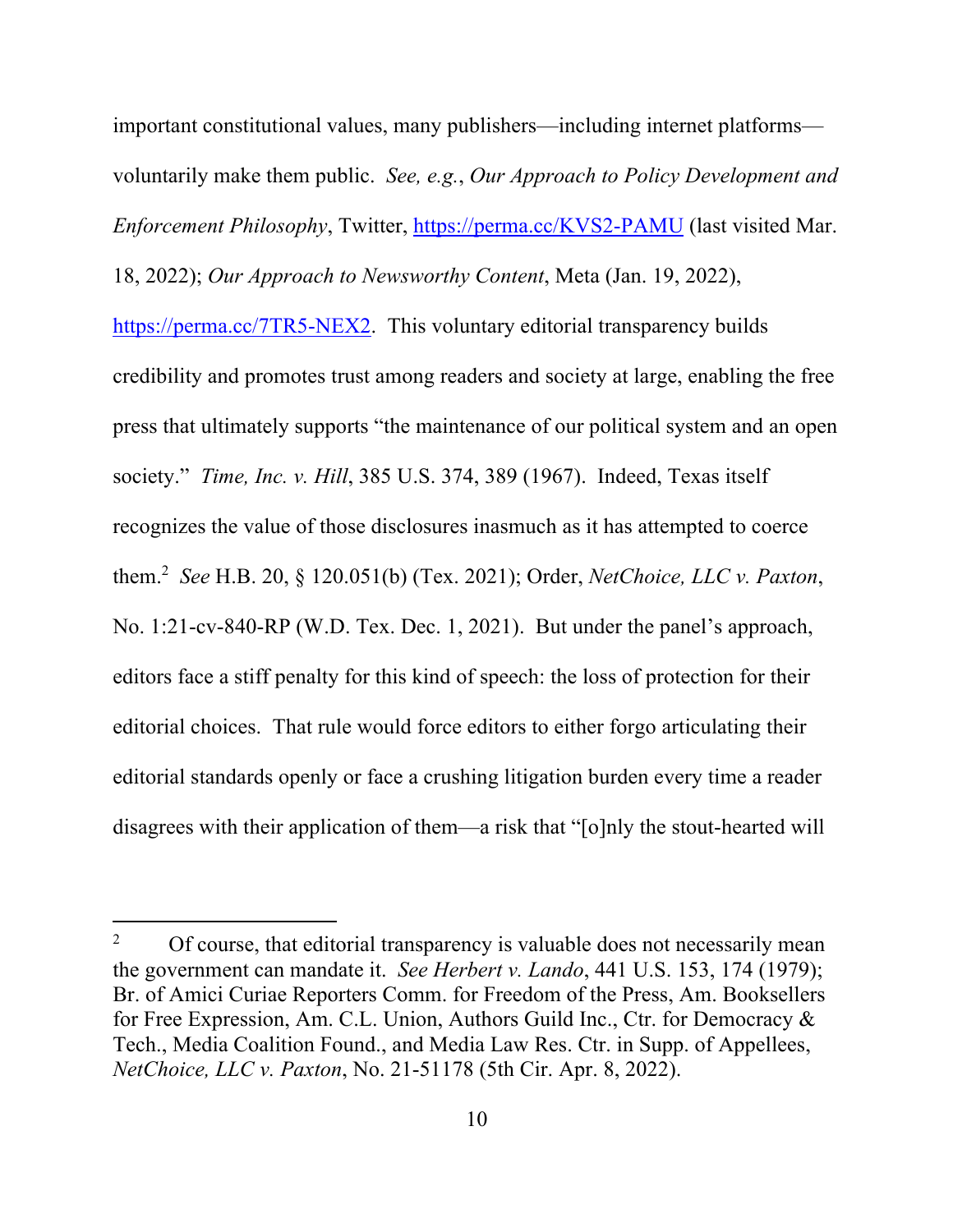brave." *Van Nuys Publ'g Co. v. City of Thousand Oaks*, 489 P.2d 809, 816 (Cal. 1971).

### **II. The panel's decision directly conflicts with established precedent and is wrong as a matter of law.**

A. A publisher's editorial standards are not commercial speech, and the Constitution bars the government from attempting to enforce them.

In addition to its disastrous consequences, the panel's rule is incompatible with Supreme Court and Ninth Circuit precedent. In particular, the panel erred in concluding that Twitter's editorial standards are commercial speech—and potentially "misleading commercial speech" actionable under Texas's Deceptive Trade Practices Act (DTPA). *Twitter*, slip op. at 10–11. Of course, the regulation of deceptive commercial practices serves a legitimate government interest; neither new media firms nor traditional newspapers have a First Amendment right to engage in them. *Cf.* Sarah Scire, *The End of "Click to Subscribe, Call to Cancel"? One of the News Industry's Favorite Retention Tactics Is Illegal, FTC Says*, Nieman Lab (Nov. 15, 2021), https://perma.cc/5KED-4C8B. But Texas cannot repackage editorial fairness as consumer fairness to circumvent *Tornillo*, because the policies and statements the OAG is investigating cannot be categorized as commercial speech.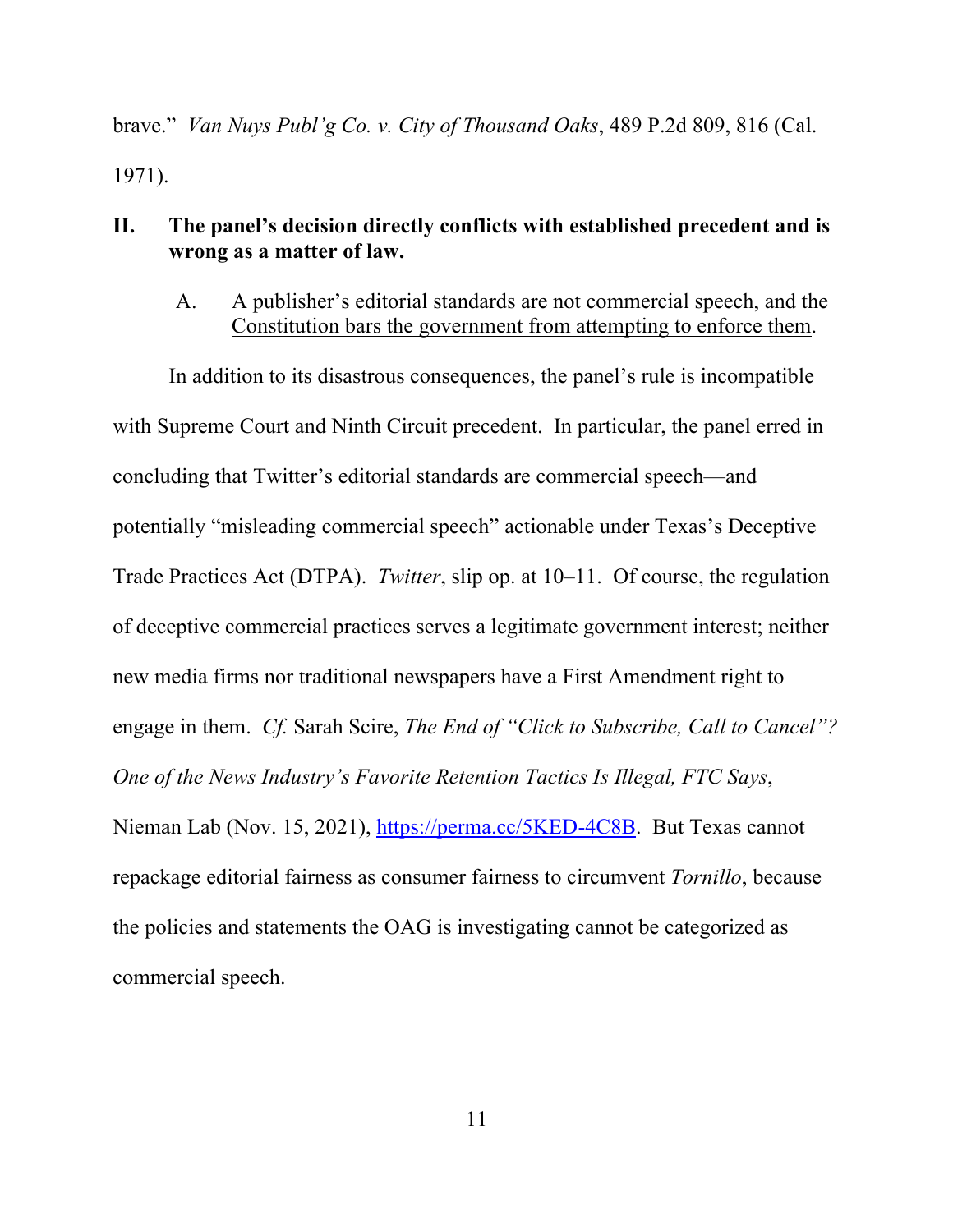Commercial speech is confined to "expression related *solely* to the economic interests of the speaker and its audience." *Cent. Hudson Gas & Elec. Corp. v. Pub. Serv. Comm'n of N.Y.*, 447 U.S. 557, 561 (1980) (emphasis added). But the fact that a publisher has *mixed* motives for speaking, some of them commercial and some of them not, is not enough to diminish their First Amendment rights. *See N.Y. Times Co. v. Sullivan*, 376 U.S. 254, 266 (1964) ("That the Times was paid for publishing the advertisement is as immaterial in this connection as is the fact that newspapers and books are sold."). Otherwise, *Tornillo* itself would have been a commercial speech case because the *Miami Herald*—all else equal—would rather sell more rather than fewer newspapers.

Amici are aware of no published decision concluding that a publisher's editorial standards relate "solely to the economic interests of the speaker and its audience." *Cent. Hudson Gas & Elec. Corp.*, 447 U.S. at 561. On the contrary, as discussed above, the publication of editorial standards serves a range of First Amendment values, including building journalistic credibility, supporting the political system, and providing open public discussion. *See Turner v. U.S. Agency for Glob. Media*, 502 F. Supp. 3d 333, 375 (D.D.C. 2020) (collecting Supreme Court's case law on the values served by editorial integrity). Editorial standards are, for that matter, too laden with subjectivity to "propose a commercial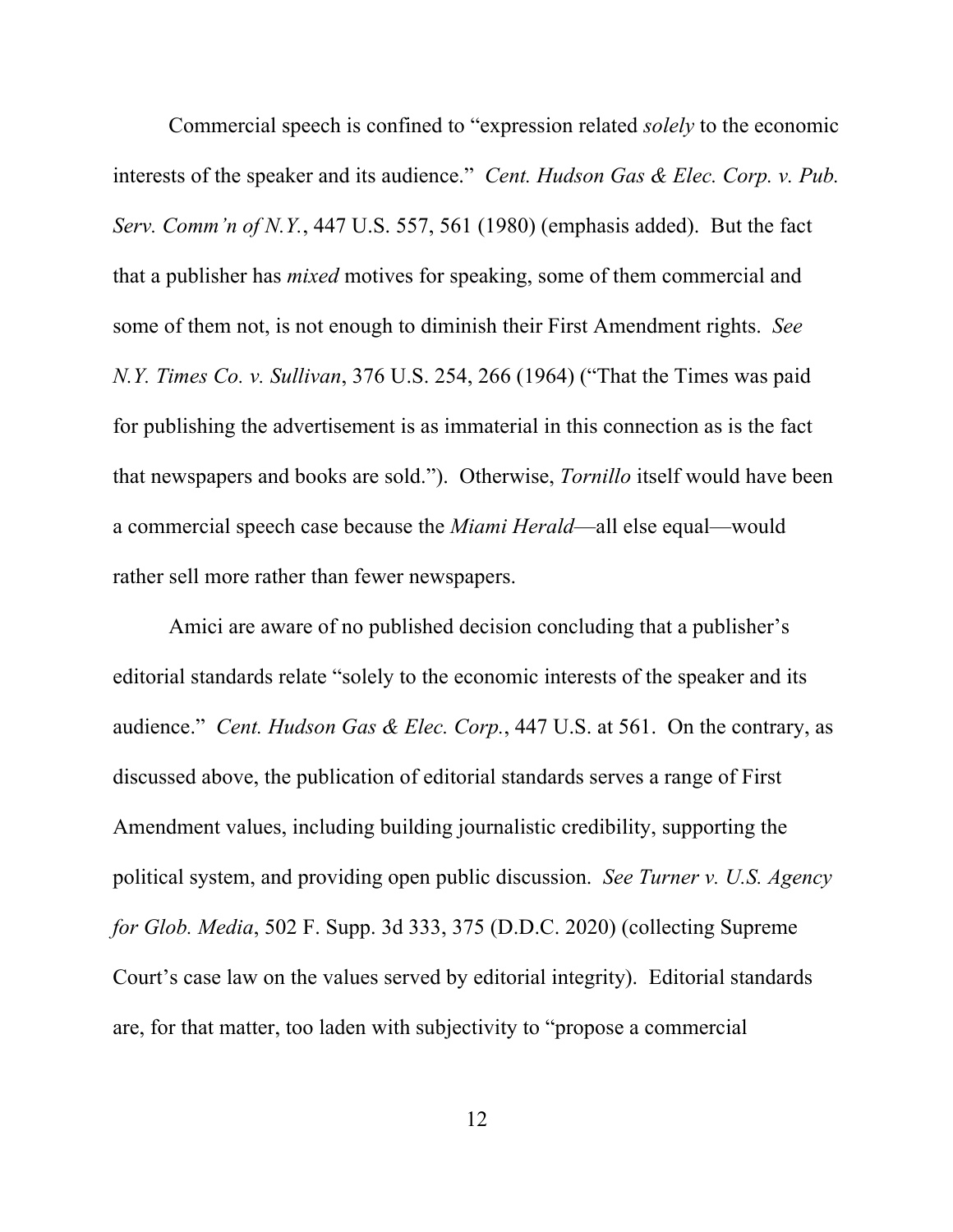transaction." *Pittsburgh Press Co. v. Pittsburgh Comm'n on Human Relations*, 413 U.S. 376, 385 (1973). News organizations often aspire to provide coverage that is objective, for instance, but "arguments about objectivity are endless," *Policies and Standards*, Wash. Post, https://perma.cc/HQR4-KQYX (last visited Mar. 28, 2022). Turning every disagreement over the meaning of fairness into a consumer-fraud suit would impose a crushing burden on the press.

For just that reason, federal courts have routinely concluded that representations about how reporting will be conducted cannot be enforced through the law of fraud or contract without posing grave First Amendment risks. *See, e.g.*, *Veilleux v. Nat'l Broad. Co.*, 206 F.3d 92, 121–23 (1st Cir. 2000); *Desnick v. Am. Broad. Cos.*, 44 F.3d 1345, 1354–55 (7th Cir. 1995). And no surprise, then, that courts have likewise found platform moderation policies too vague, hortatory, or subjective to fit under rubrics like false advertising. *See, e.g.*, *Murphy v. Twitter, Inc.*, 60 Cal. App. 5th 12, 41 (Cal. Ct. App. 2021); *Prager Univ. v. Google LLC*, 951 F.3d 991, 999–1000 (9th Cir. 2020) (concluding, for purposes of a Lanham Act claim, that statements related to YouTube's content moderation policies are not commercial advertising).

So too here. Twitter's editorial standards are opinion-based policies that cannot be objectively verified by the government to promote "impartiality" as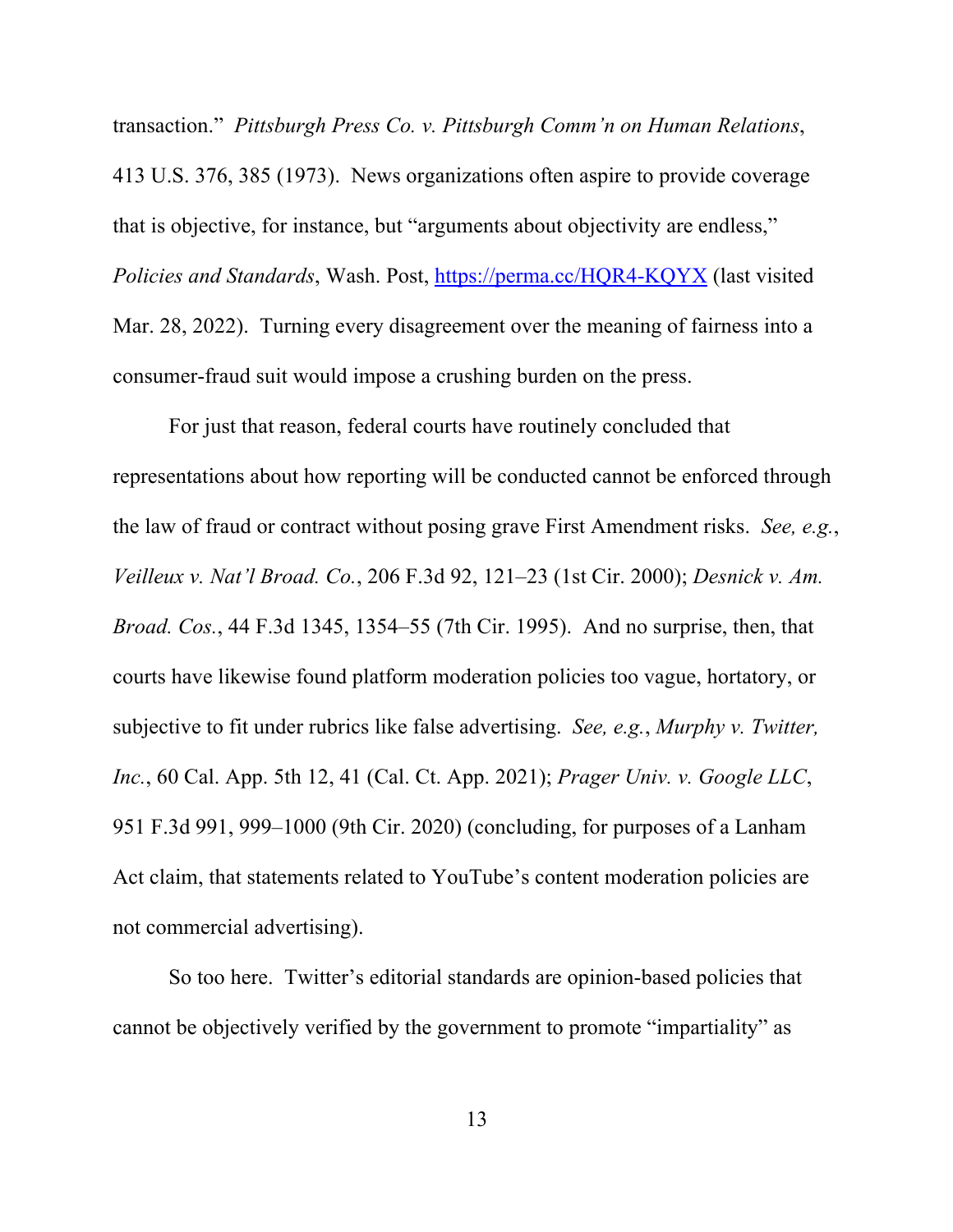Texas defines it. The "bias" in content curation that the OAG is alleging will necessarily be in the eye of the beholder. Then-Chair of the Federal Trade Commission, Joe Simons, recognized as much in testimony before the Senate Commerce Committee in August 2020, when he addressed former President Trump's executive order directing the Federal Trade Commission to consider whether "bias" online constituted unfair or deceptive trade practices under Section 45 of the Federal Trade Commission Act, 15 U.S.C. § 45. *See* Exec. Order No. 13,925, 85 Fed. Reg. 34,079 (May 28, 2020). "Our authority focuses on commercial speech, not political content curation," Simons explained. "If we see complaints that are not within our jurisdiction, then we don't do anything." *See* Leah Nylen et al., *Trump Pressures Head of Consumer Agency to Bend on Social Media Crackdown*, Politico (Aug. 21, 2020), https://perma.cc/4HP7-Q2RG.

At base, while Texas may disagree with how online platforms curate lawful content, there is no role for the state in enforcing its preferred conception of editorial fairness, whether repackaged as consumer protection or not. *See Tornillo*, 418 U.S. at 256 ("A responsible press is an undoubtedly desirable goal, but press responsibility is not mandated by the Constitution and like many other virtues it cannot be legislated."). The DTPA serves laudable goals, but it may not be used to mandate a government standard of fair-dealing in the realm of political discourse.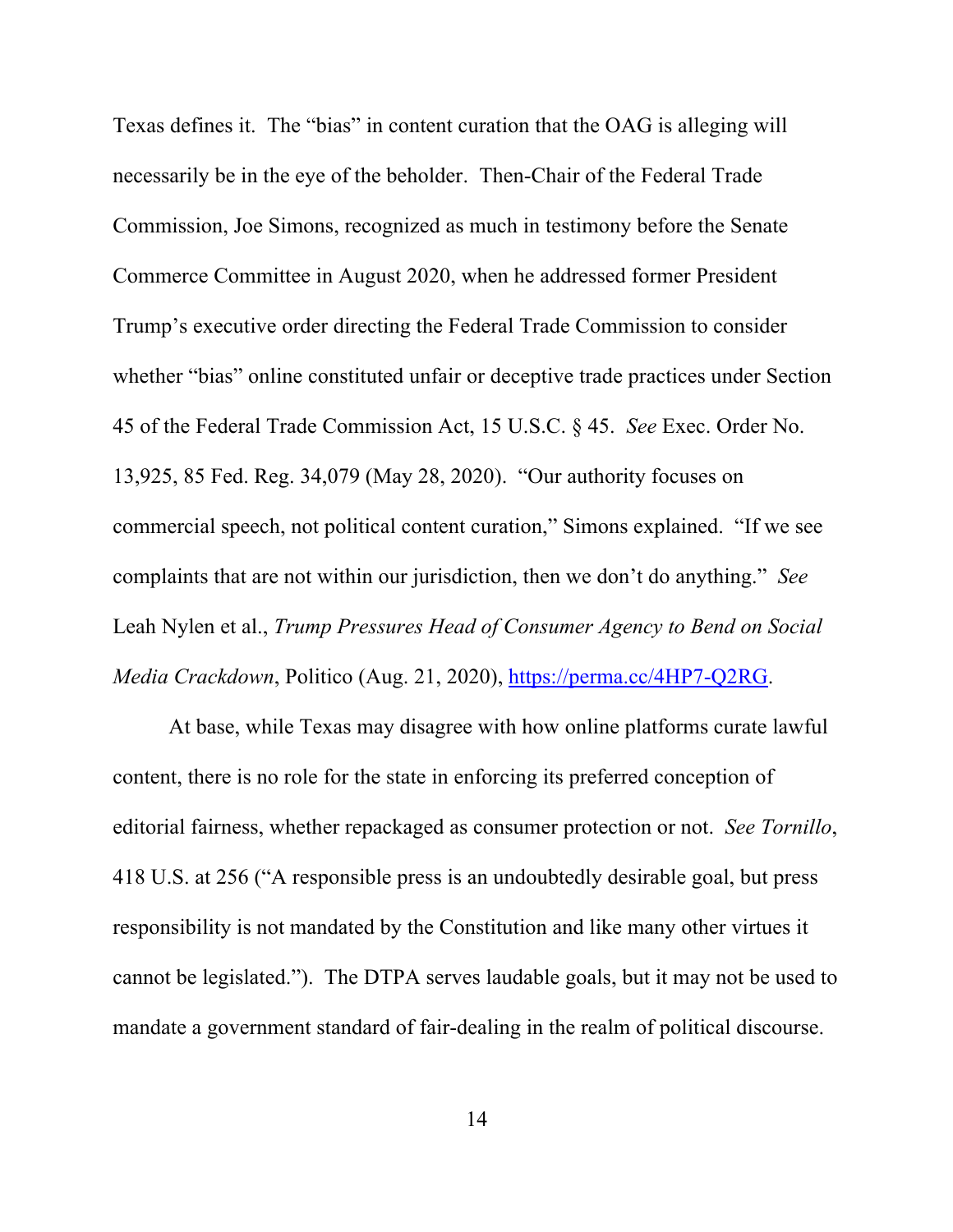#### B. A threat to retaliate against a publisher's exercise of editorial judgment is actionable as soon as the threat has been issued.

The panel decision's ripeness holding is also wrong. On its face, the investigation is predicated on Twitter's editorial judgment, and any threat to retaliate against such choices is a "harm that can be realized even without an actual prosecution." *See Virginia v. Am. Booksellers Ass'n*, 484 U.S. 383, 393 (1988). The chilling impact not only on Twitter, but also on "free expression—of transcendent value to all society, and not merely to those exercising their rights," counsels allowing Twitter's claim to proceed without delay. *Van Nuys Publ'g Co.*, 489 P.2d at 816 (quoting *Dombrowski v. Pfister*, 380 U.S. 479, 486 (1965)).

Even setting aside the distinctive First Amendment interests at stake, Twitter's claim is ripe under a traditional application of *Abbott Laboratories v. Gardner*, 387 U.S. 136, 148 (1967). The question whether the government can meddle in a publisher's exercise of editorial discretion is "purely legal," *id.* at 149, and the answer is well-settled: It cannot. In that inquiry, there is no further factual development necessary to conclude that Attorney General Paxton's investigation is predicated on protected editorial choices, because he said so. *See* Press Release, Ken Paxton, Att'y Gen. of Tex., AG Paxton Issues Civil Investigative Demands to Five Leading Tech Companies Regarding Discriminatory and Biased Policies and Practices (Jan. 13, 2021), https://perma.cc/BZ7A-GEHA (explaining that the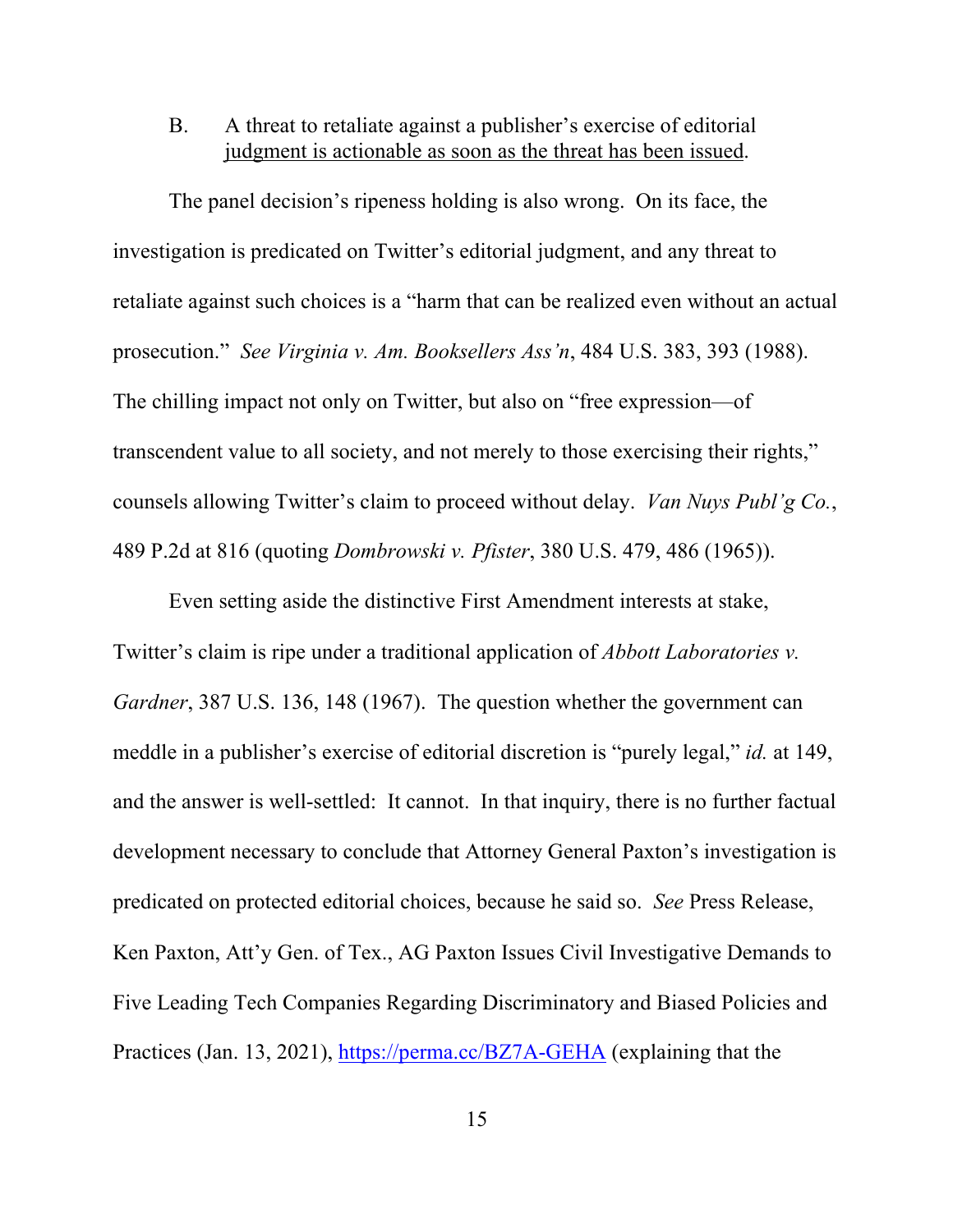investigative demands were motivated in part by the "removing and blocking [of] President Donald Trump from online media platforms"). Indeed, the CID itself explains that it is "relevant to the subject matter of an investigation of possible violations of the DTPA in Twitter's representations and practices regarding what can be posted on its platform"—i.e., Twitter's editorial choices. Office of Att'y Gen., Consumer Prot. Div., Civil Investigative Demand (Jan. 13, 2021), https://perma.cc/V64M-3GN2.

Similarly, there is no further factual development needed to conclude that Twitter's statements about its editorial standards are not subject to objective government enforcement as a matter of law. *See Prager Univ*., 951 F.3d at 999– 1000. And because Twitter's standards are not commercial speech, the further factual development the panel contemplated—to determine whether Twitter's representations about editorial fairness are false—would be constitutionally irrelevant no matter what the Attorney General's investigation ultimately uncovered. *See United States v. Alvarez*, 567 U.S. 709, 718 (2012) (plurality opinion) (noting that misleading *non*commercial speech, unlike false commercial speech, enjoys First Amendment protection); *cf. Susan B. Anthony List v. Driehaus*, 573 U.S. 149, 167 (2014) (holding that a pre-enforcement challenge to a statute proscribing false election speech was "purely legal, and [would] not be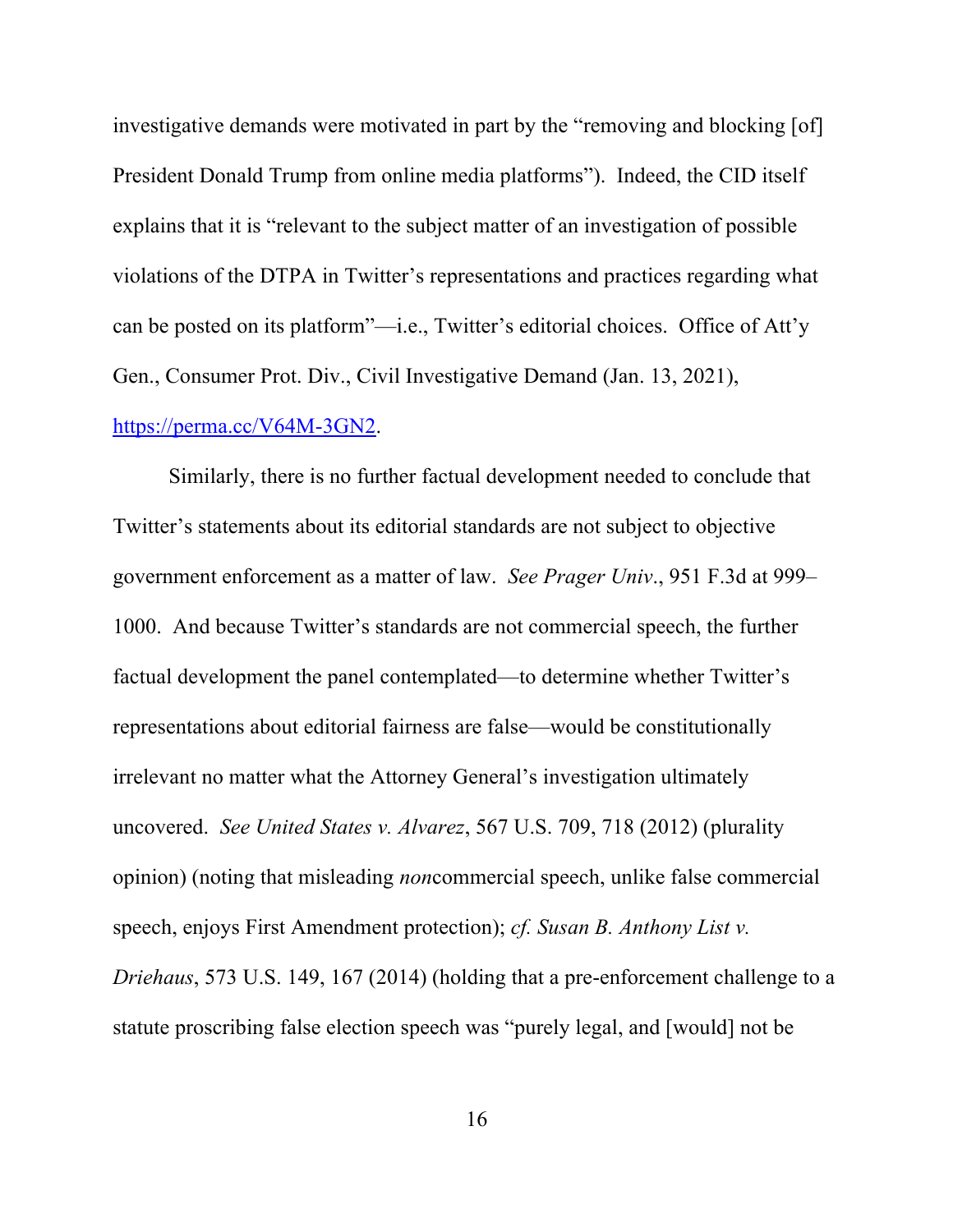clarified by further factual development" (citation omitted)). At base, however the investigation may proceed, its interest in exposing secret bias in a publisher's editorial practices is not a legitimate one, and no amount of discovery can rescue it. *Cf. Am. Meat Institute v. U.S. Dep't of Agric.*, 760 F.3d 18, 32 (D.C. Cir. 2014) (Kavanaugh, J., concurring) (noting that compelled disclosure of "the political affiliation of a business's owners" would violate the First Amendment).

Meanwhile, the hardships of the CID are felt immediately and irrevocably. Under the panel's holding, a news organization would have to wait until the end of a blatantly retaliatory investigation to obtain any relief. But "each passing day" that speech is burdened is a new infringement on a publisher's rights, intolerable under the First Amendment. *Neb. Press Ass'n v. Stuart*, 423 U.S. 1327, 1329 (1975). The Supreme Court has made clear the practical strains that flow from compliance with speech-burdening investigations, including the "diver[sion of] significant time and resources to hire legal counsel and respond to discovery requests." *Driehaus*, 573 U.S. at 165. More worrisome still, even where a publisher's conduct is unimpeachable, "[t]he man who knows that he must bring forth proof and persuade another of the lawfulness of his conduct necessarily must steer far wider of the unlawful zone," chilling editorial decisions that might prove politically controversial. *Speiser v. Randall*, 357 U.S. 513, 526 (1958). There is